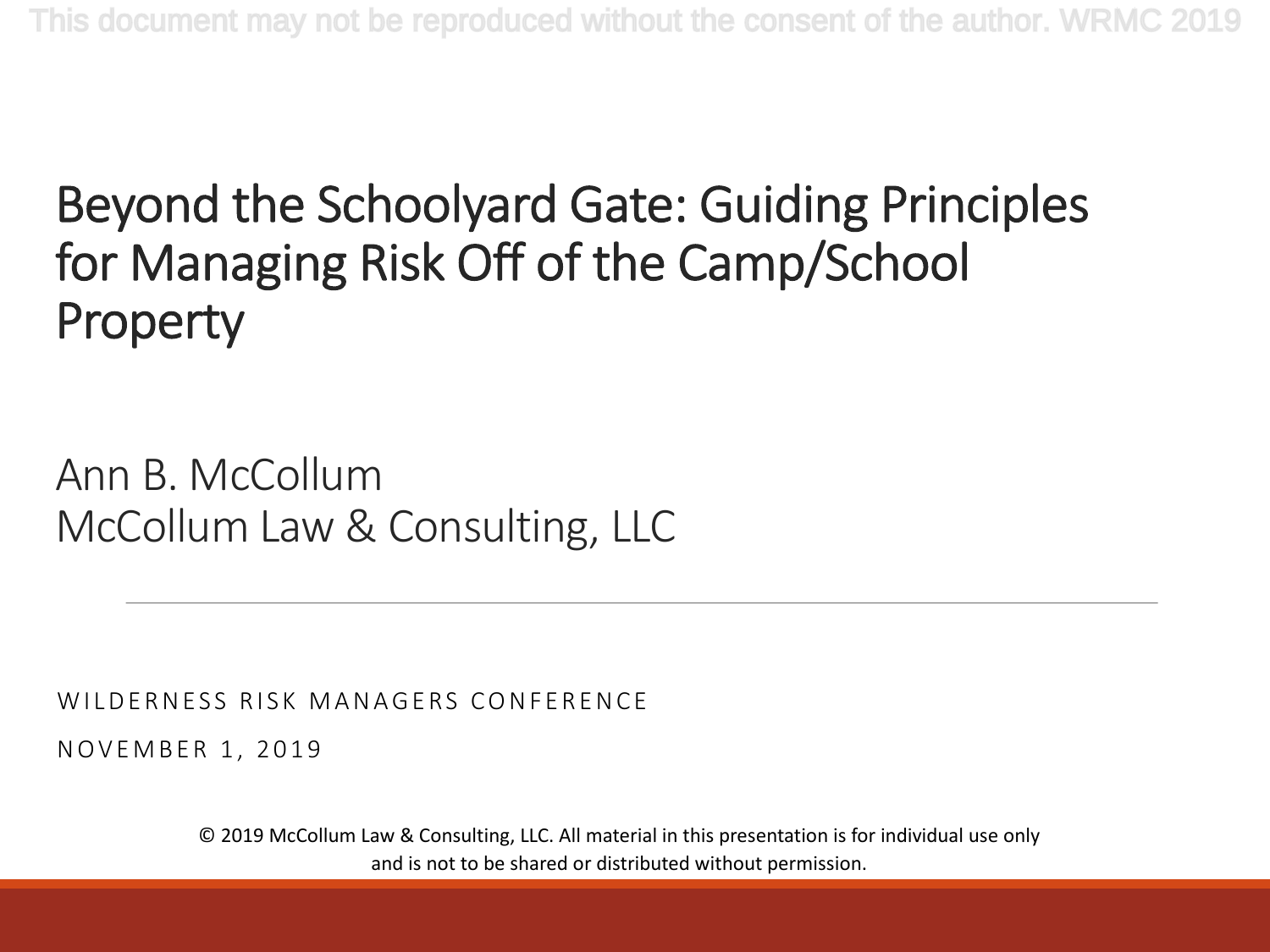## Disclaimer

I am an attorney licensed in New Mexico and Colorado, and I am not licensed to practice law in any other state. For legal questions specific to your school and/or state, you should consult with an attorney familiar with your program and the laws of your state.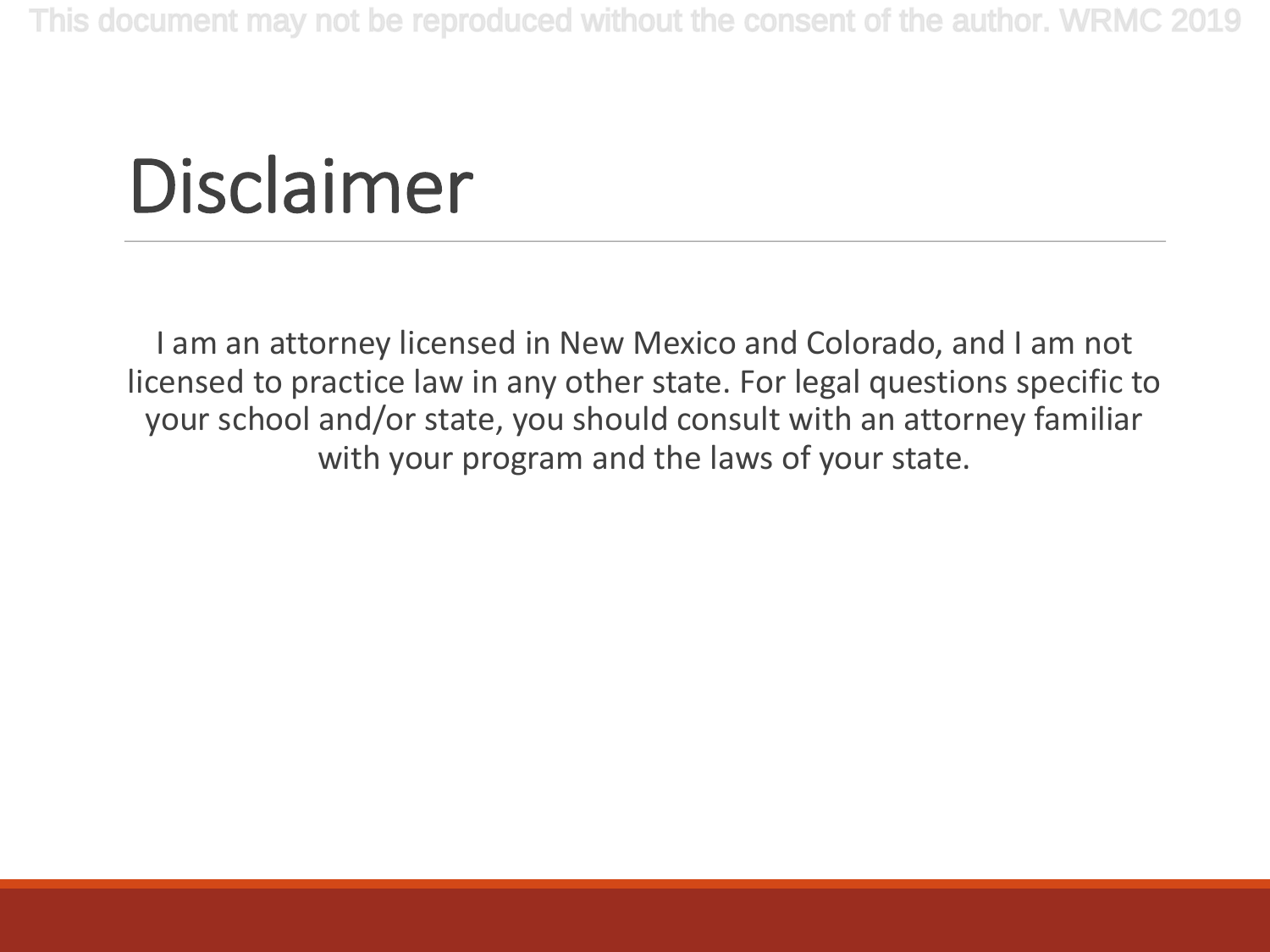# Characteristics (sometimes challenges) of Schools/Camps

- Minors "the whole child"
- Non-Profit -- Boards of Trustees
- Home property
- Staff/Leaders have multiple
	- roles/responsibilities
- Limited budgets
- Competing programing
- Significant parent involvement
- Outdoor experiences may be just one part of a greater mission
- Challenge of understanding and

buy-in from administration

- Affects resources and support
- What else?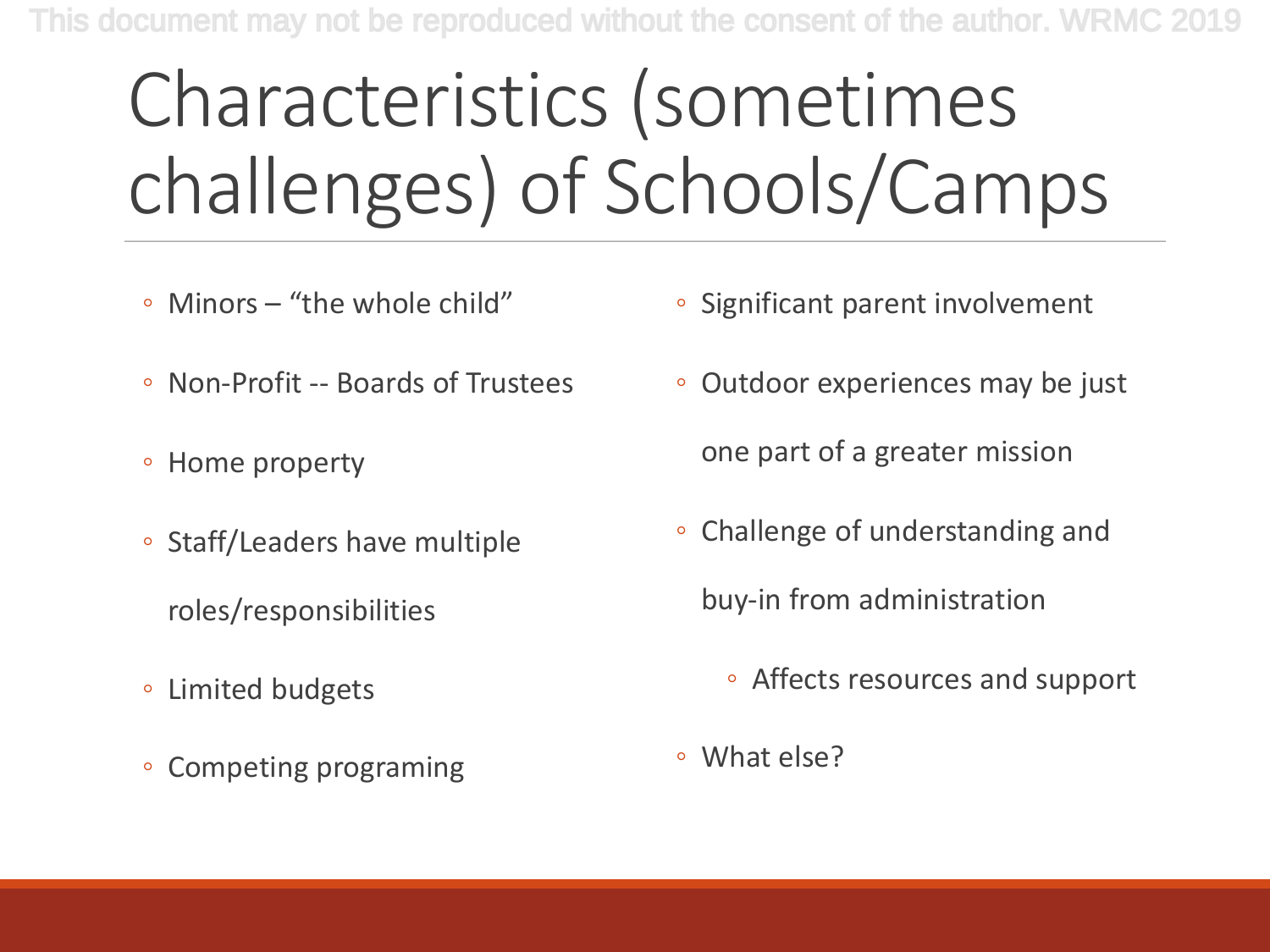## What is risk *management*?

#### Risk management is the process of reducing the chance of loss.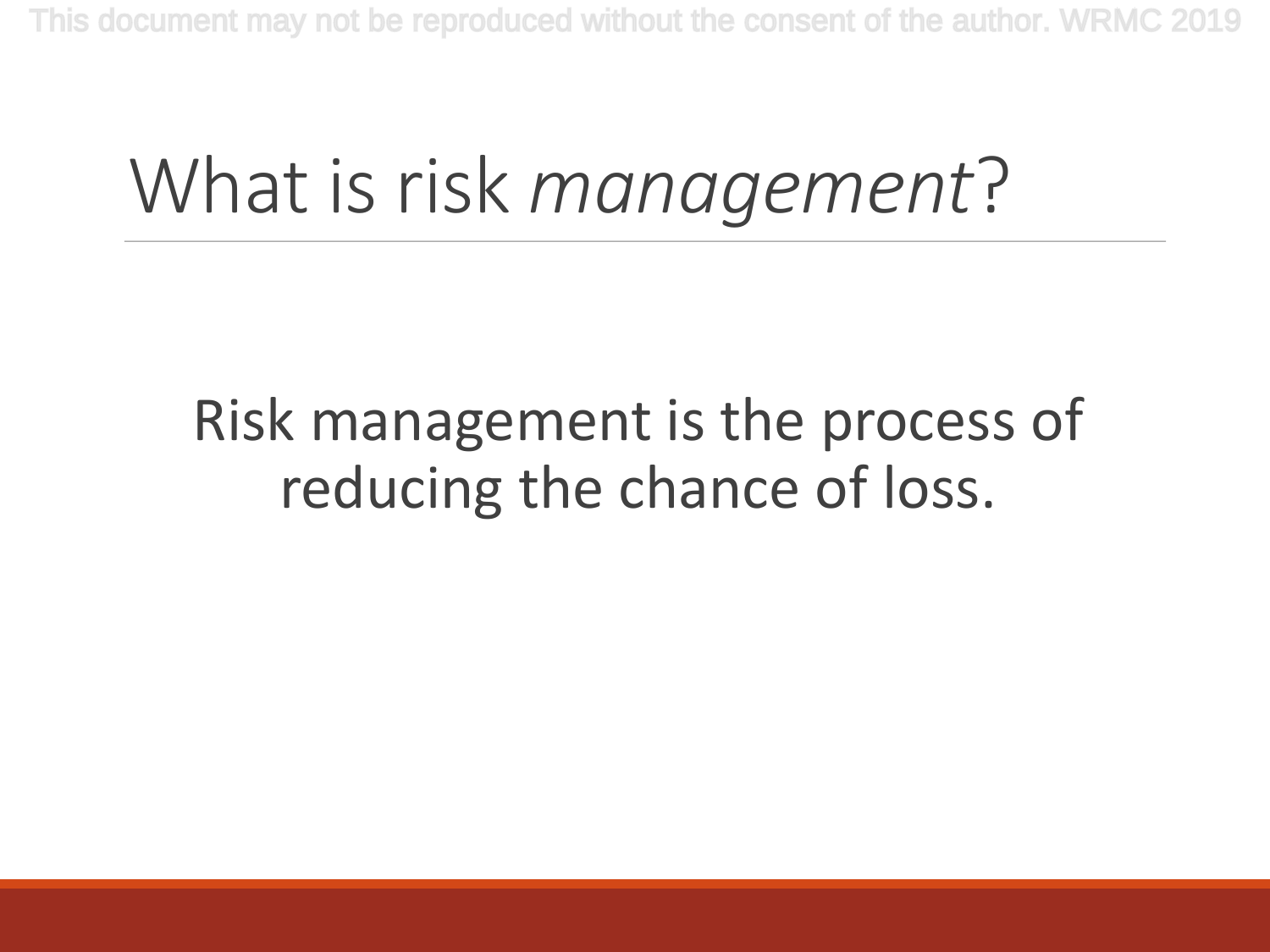## What are the potential losses? What is at risk?

Safety and well-being of the **individual**

- Physical
- Emotional

Safety and well-being of the **school/camp**

- Financial stability and soundness
- Enrollment and campers/staff
- Reputation
- Strategic: growth, competition, innovation
- Business Continuity

Must balance these risks.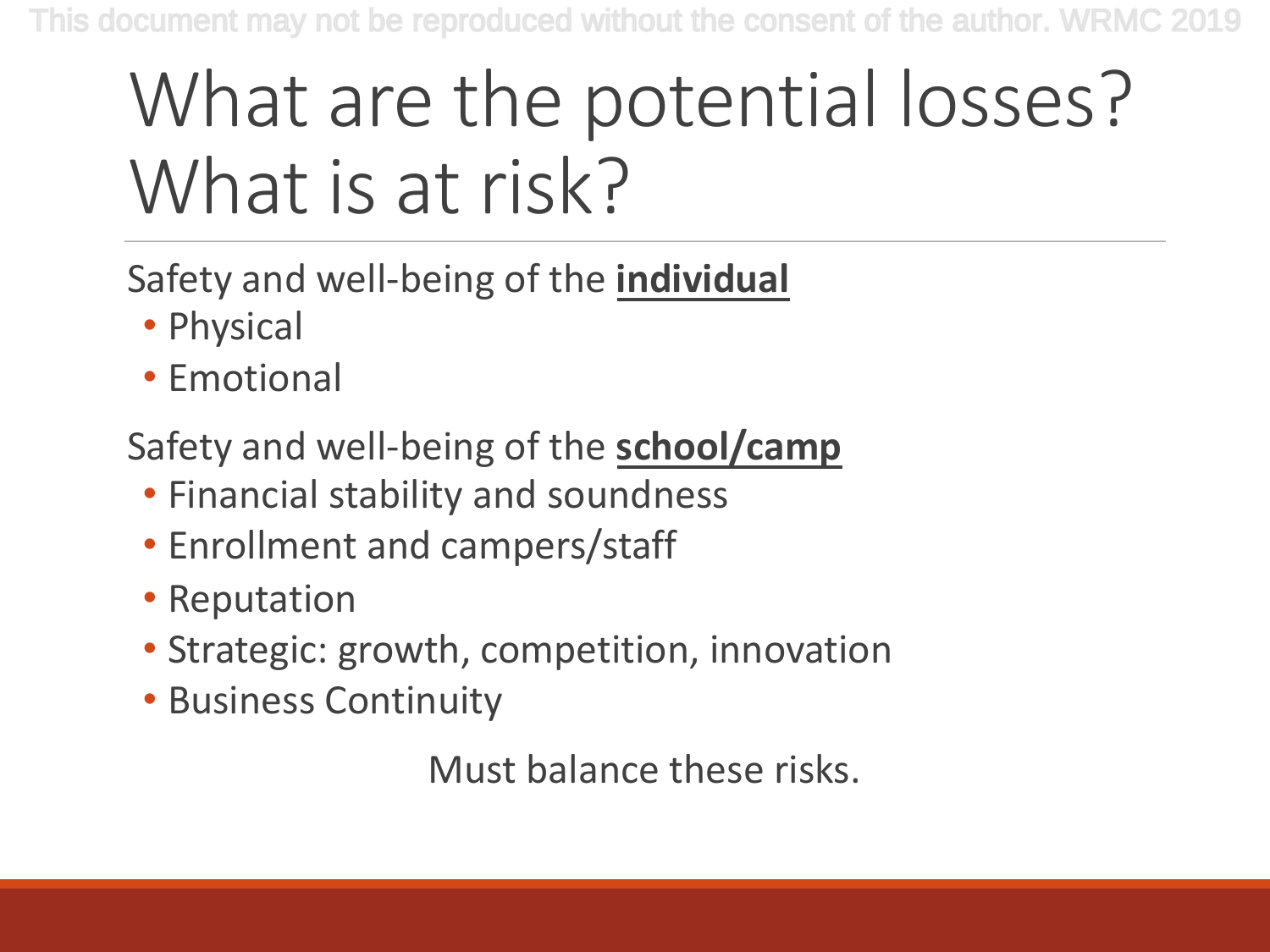## Mitigation strategies

- Transfer Risk
- Policies and procedures
	- Training and implementation
	- Regular review (internal and external)
- Legal consultation
- ◦Insurance
- Stay up to date on current industry trends and preferred practice (who/what is the "industry"?)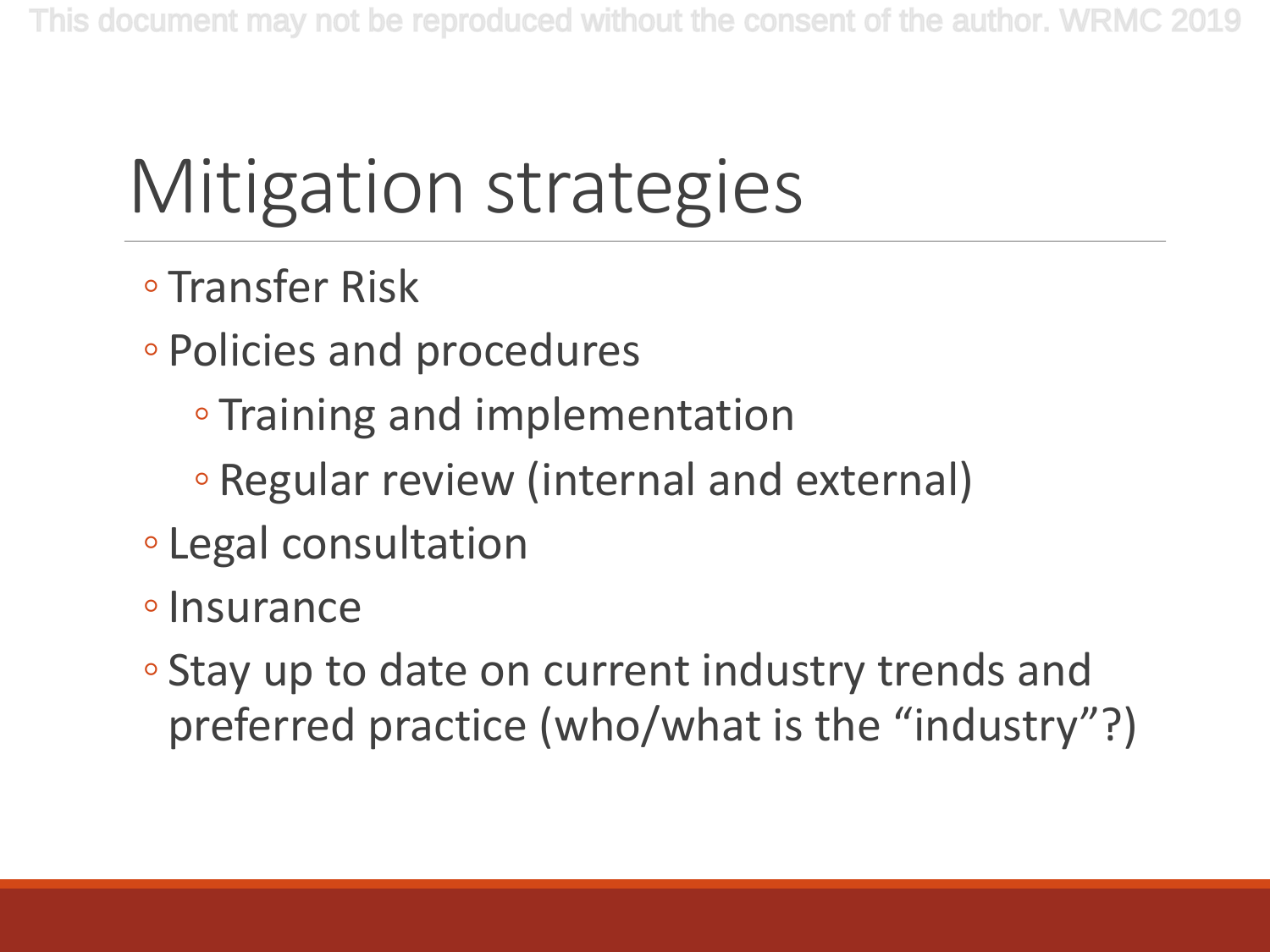#### Is it better for the school/camp to plan and lead the trip or to contract it out?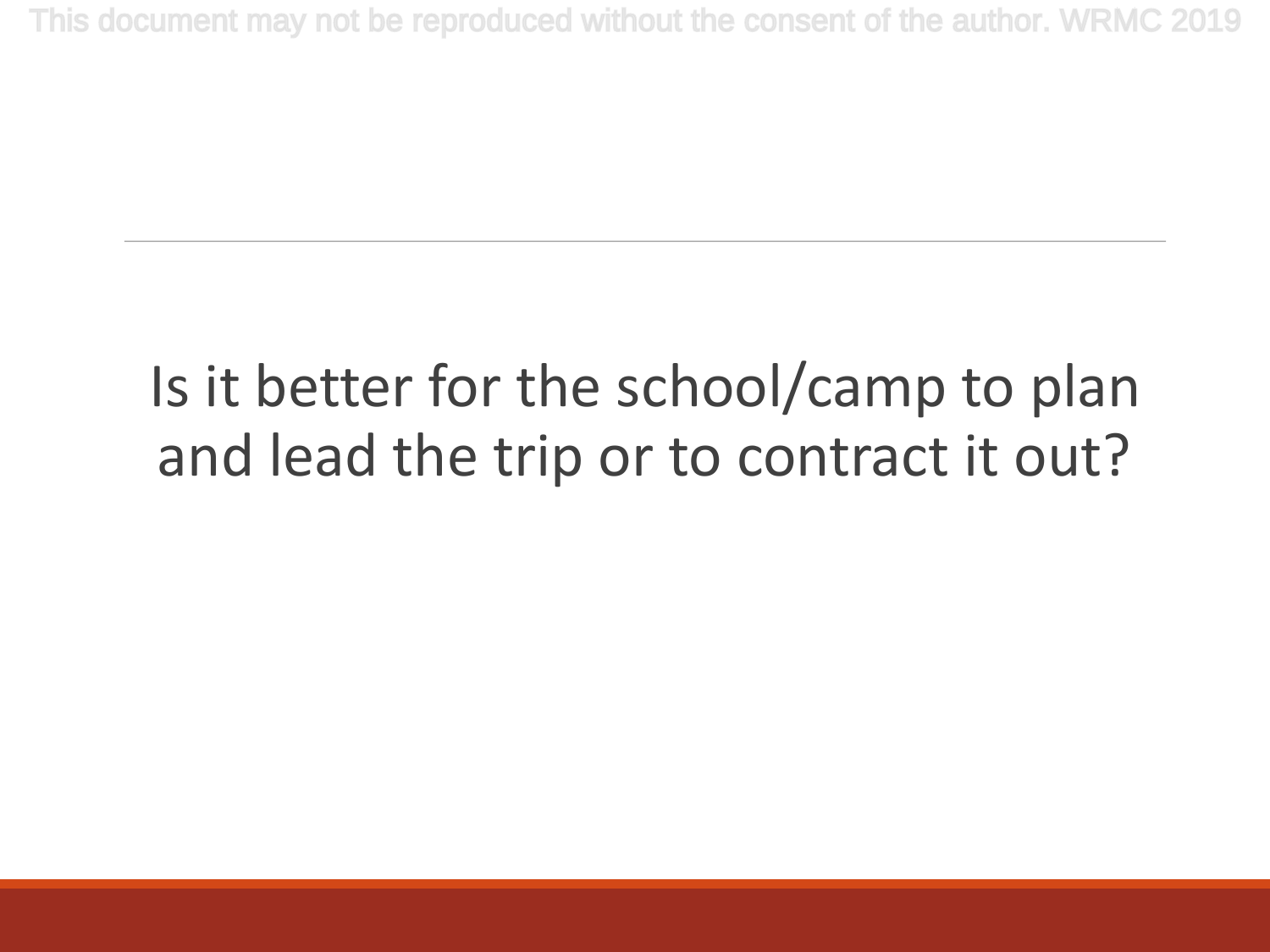# Contracting out

#### Pros

- Experience, expertise, and sole focus of contractor
- Transfer of risk and liability
- Faculty/staff go for free (sometimes)

#### Cons

- Alignment with mission? School/camp culture?
- More expensive
- Less control over dates, content, destinations
- Marketing value?
- Contractor's focus on adolescent/minor experience?
- Don't know your kids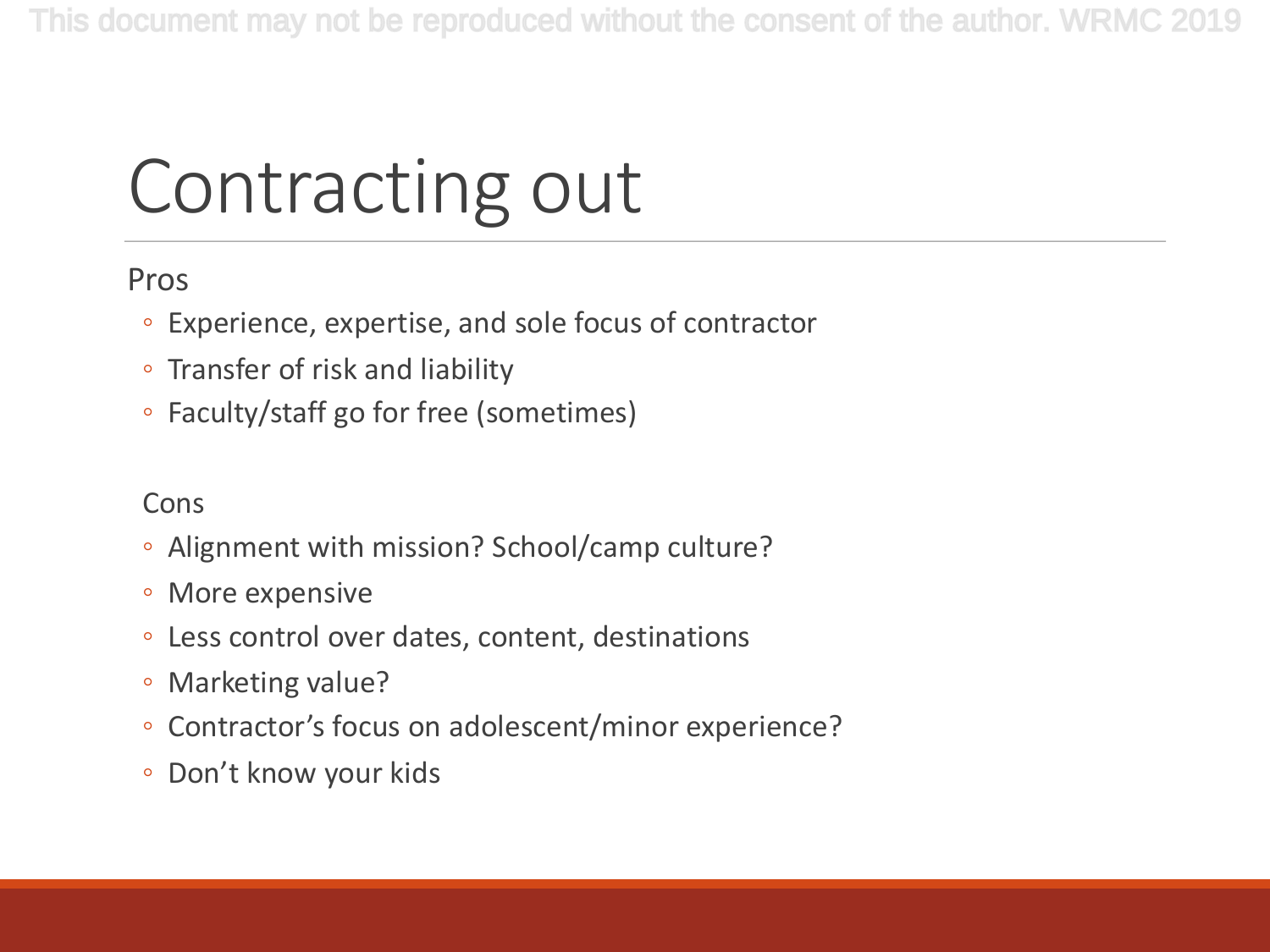# Contracting out

Considerations:

- Vetting
	- Role/application of school rules and policies?
	- Emergency procedure?
	- Prior incidents how did they handle them?
	- How do they respond to your inquiries?
	- References from peer organizations
	- Document all communications
- Expectations and agreements in writing
- Know the role of your staff/faculty
	- Input? supervision? discipline?
- At what point is the program "transferred"?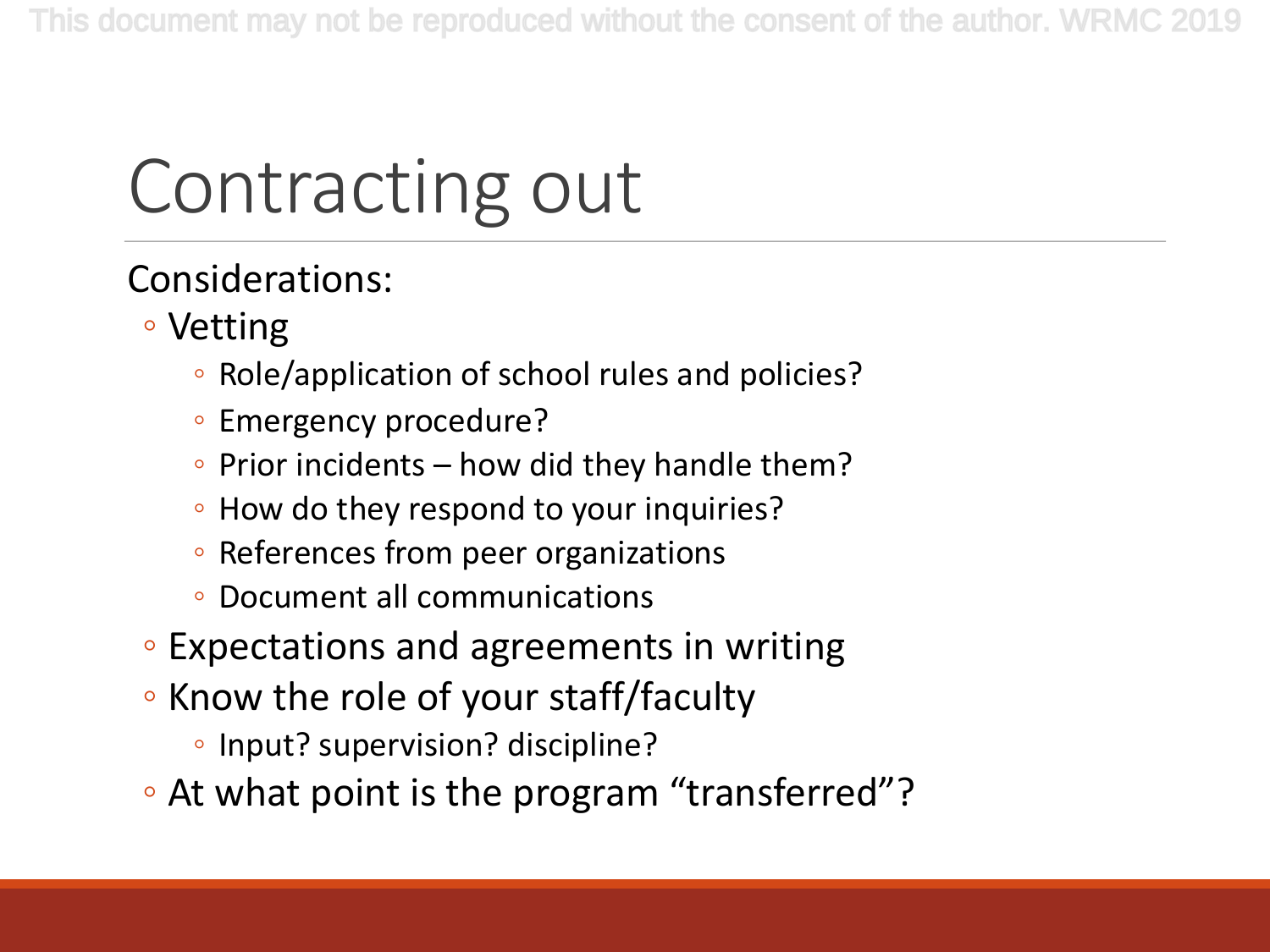### School/Camp Guided

## **I4Q** Identify + Four Questions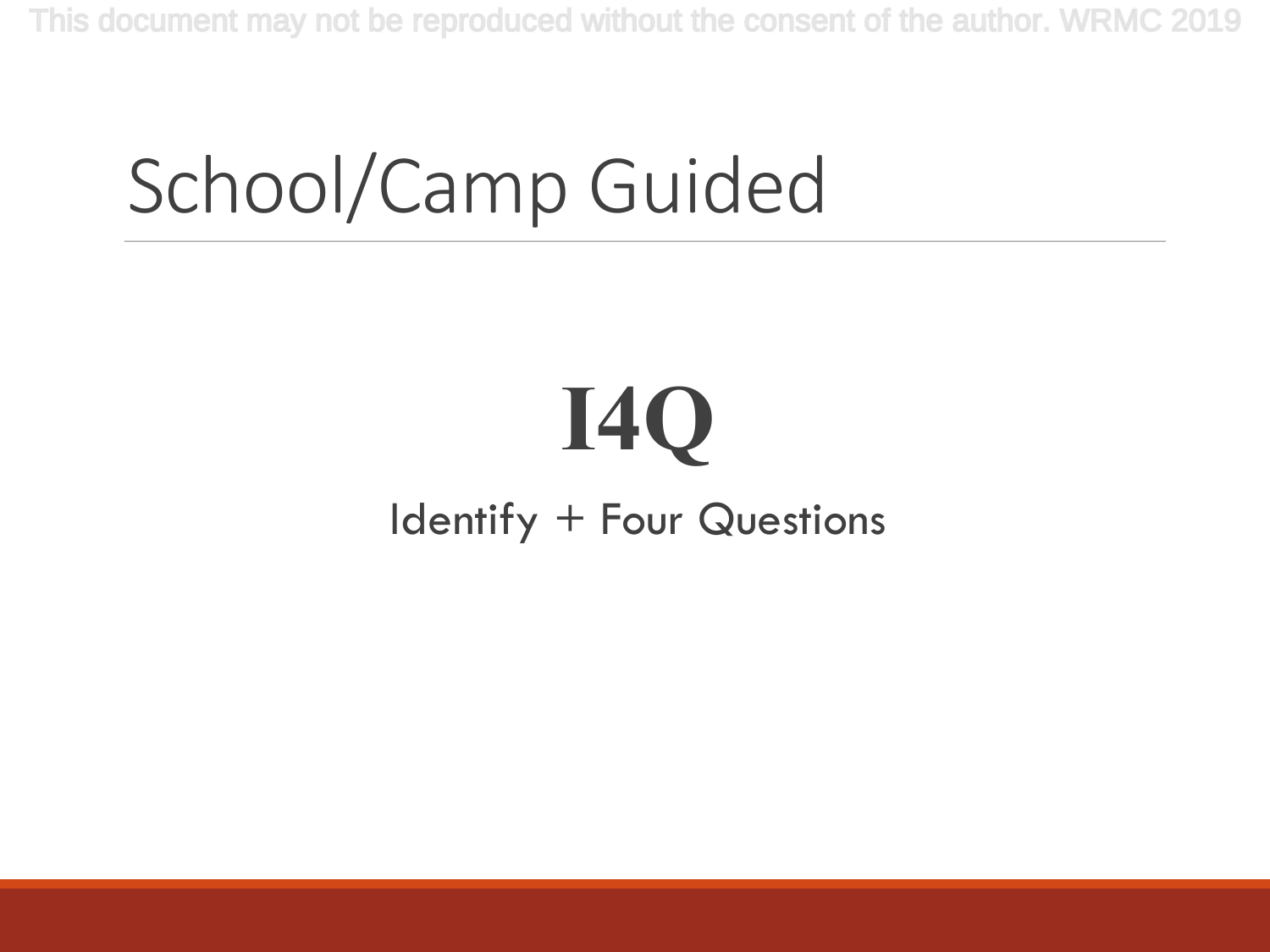### **I4Q** Identify + Four Questions

#### **Identify** risks to the physical/medical and emotional health and safety of the individual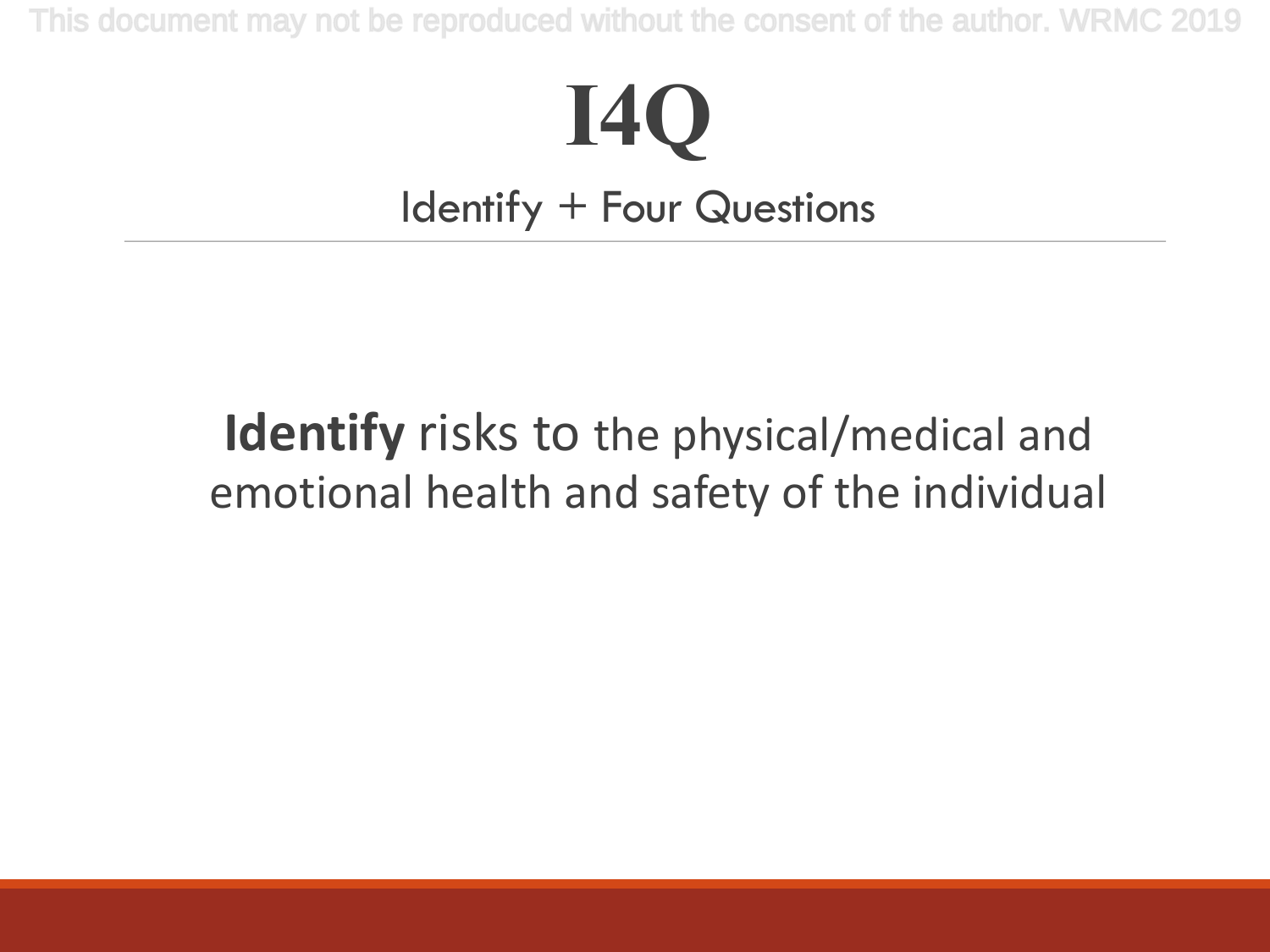# **I4Q**

#### Identify + Four Questions

Identify the risks of a specific activity in a specific location and season:

Backpacking in the Sandia Mountains in the fall

- Environment
- Student/camper wellness (physical AND mental health)
- Medical response, care
- Transportation
- Food and Water
- Shelter/Lodging
- Equipment
- What else?
	- Your own systems and processes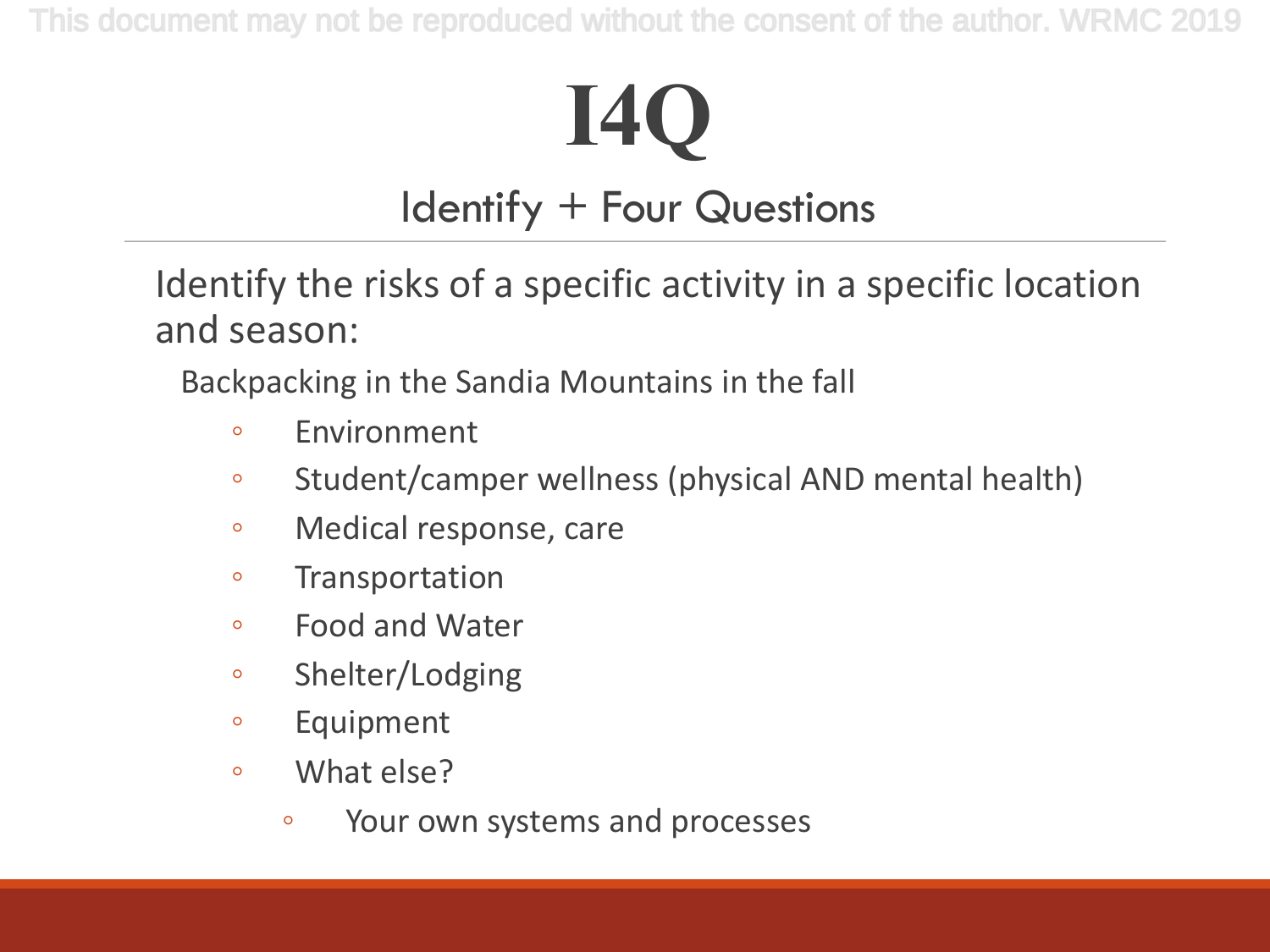### **I4Q** Identify + Four Questions

- 1. What *might* happen?
- 2. What *will* happen?
	- What do you know about your *specific* kids?
	- Weather
	- What else?
- 3. What *plan* do you have for each?
- 4. Make a *judgment* -- Is the risk worth taking?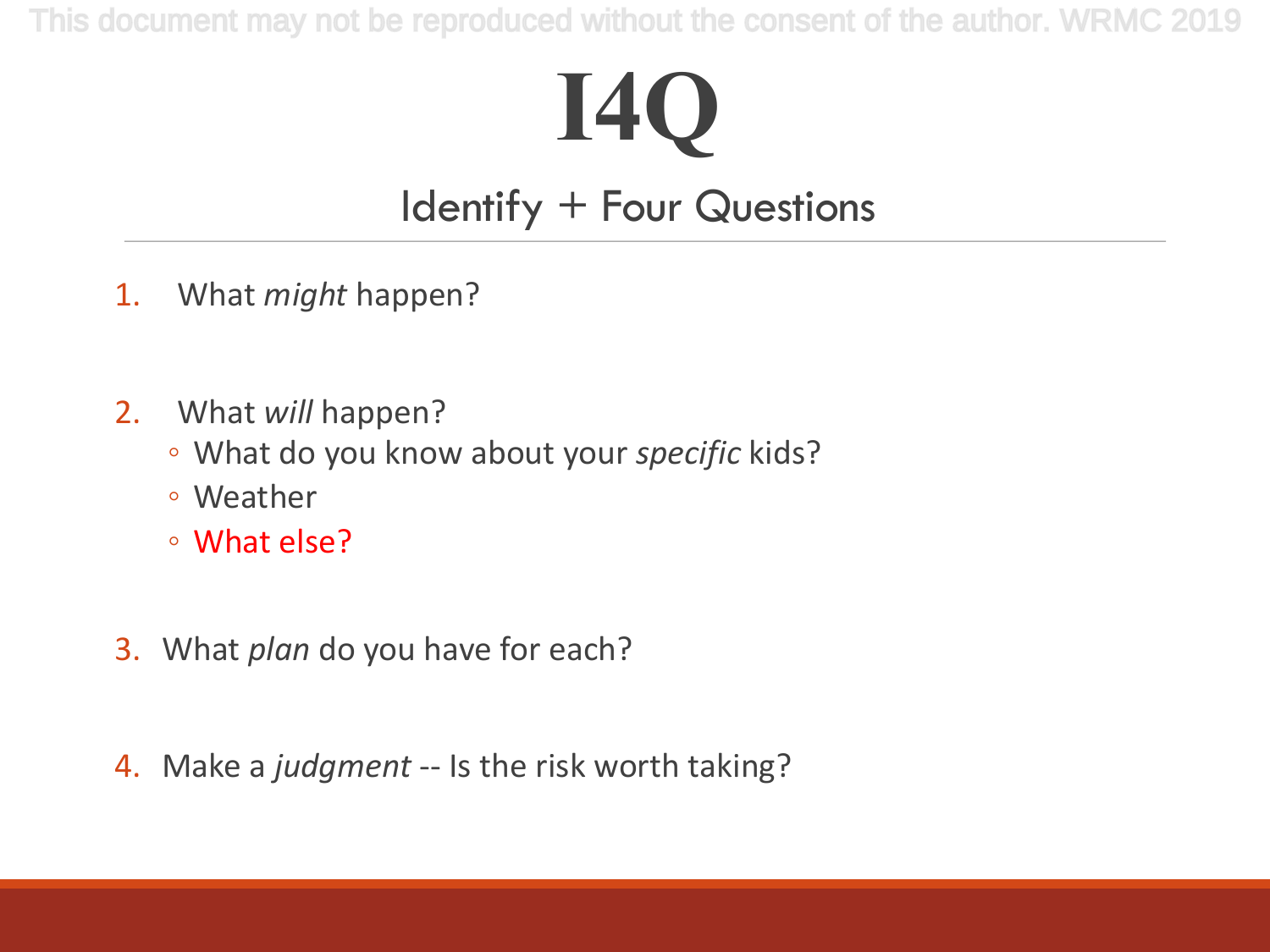#### ACTIVITY: HIKING/BACKPACKING This document may not be reproduced without the consent of the author. WRMC 2019

| <b>Category</b>             | <b>Identified Risk(s) and/or associated</b>       | <b>Probability of incident or</b> | Measures taken to mitigate risk, plan |
|-----------------------------|---------------------------------------------------|-----------------------------------|---------------------------------------|
|                             | injury                                            | failure (low, medium,             |                                       |
|                             |                                                   | high)<br>(will/won't)             |                                       |
| <b>Environment</b>          | Altitude                                          |                                   |                                       |
|                             | Exposure - cold/heat                              |                                   |                                       |
|                             | Flora/fauna                                       |                                   |                                       |
|                             | <b>Bites and stings</b>                           |                                   |                                       |
| <b>Student/camper</b>       | Injury and/or illness                             |                                   |                                       |
| wellness                    | Proper pack loading and carrying                  |                                   |                                       |
|                             | Individual student medical issues                 |                                   |                                       |
|                             | Getting lost                                      |                                   |                                       |
| Medical response, care      | <b>Training fails</b>                             |                                   |                                       |
|                             | Inadequate supplies<br>Failed or no communication |                                   |                                       |
| <b>Transportation</b>       | Accident                                          |                                   |                                       |
|                             | Flat tire                                         |                                   |                                       |
|                             | Run out of gas                                    |                                   |                                       |
|                             | roads, route, weather, other drivers              |                                   |                                       |
| <b>Food and water</b>       | Adequate amounts                                  |                                   |                                       |
|                             | Storage                                           |                                   |                                       |
|                             | Safe drinking water                               |                                   |                                       |
|                             | <b>Equipment failure</b>                          |                                   |                                       |
| <b>Shelter (hotel)</b>      | Site selection                                    |                                   |                                       |
|                             | <b>Equipment failure</b>                          |                                   |                                       |
|                             | Fire safety                                       |                                   |                                       |
| <b>Equipment</b>            | <b>Failure</b>                                    |                                   |                                       |
|                             | Left behind                                       |                                   |                                       |
|                             | Inadequate                                        |                                   |                                       |
| <b>What else? (Activity</b> |                                                   |                                   |                                       |
| Itself, student discipline  |                                                   |                                   |                                       |
|                             |                                                   |                                   |                                       |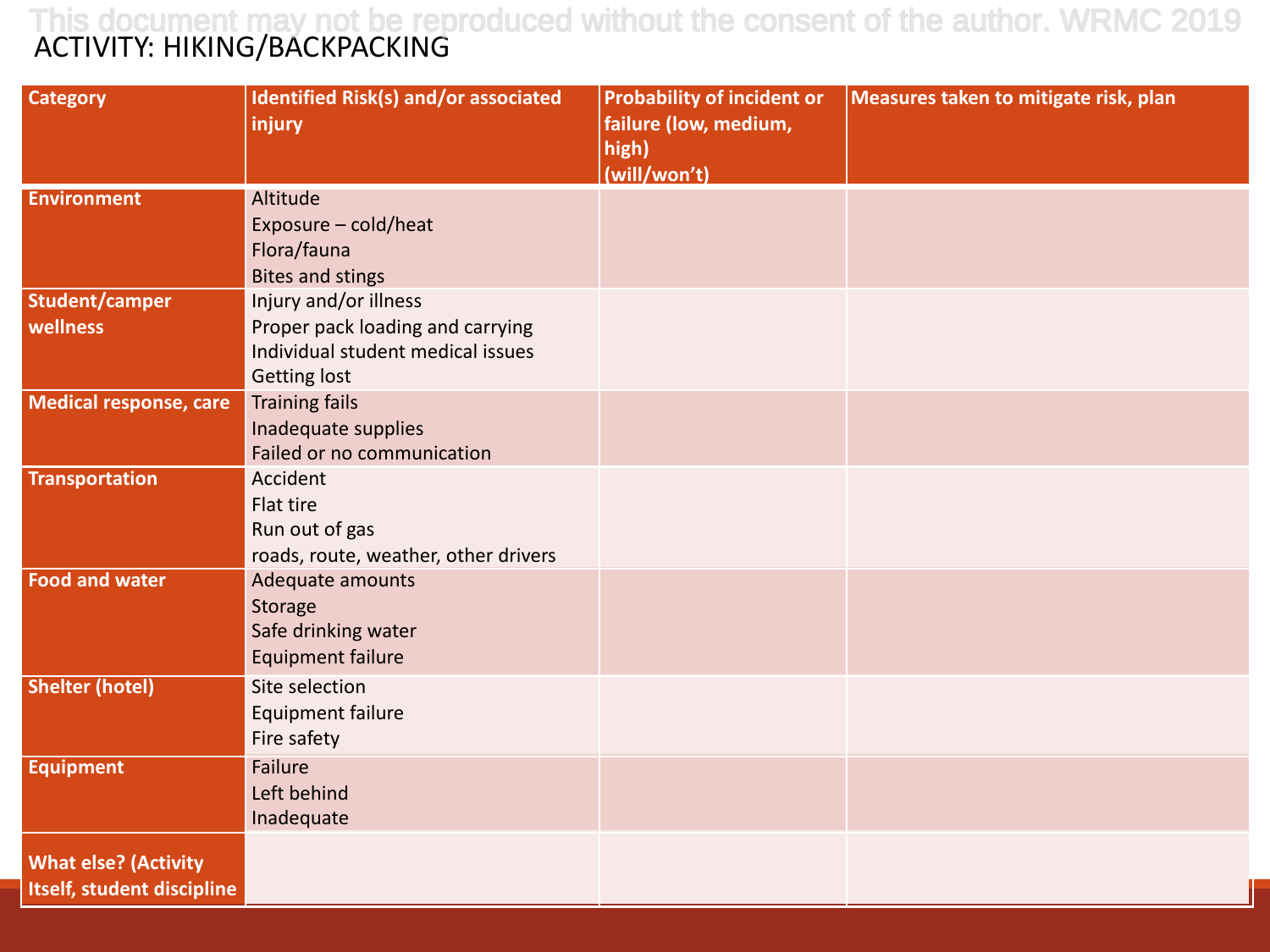#### Make a *judgment* –

## Is the risk worth taking? Go/No Go Contractor?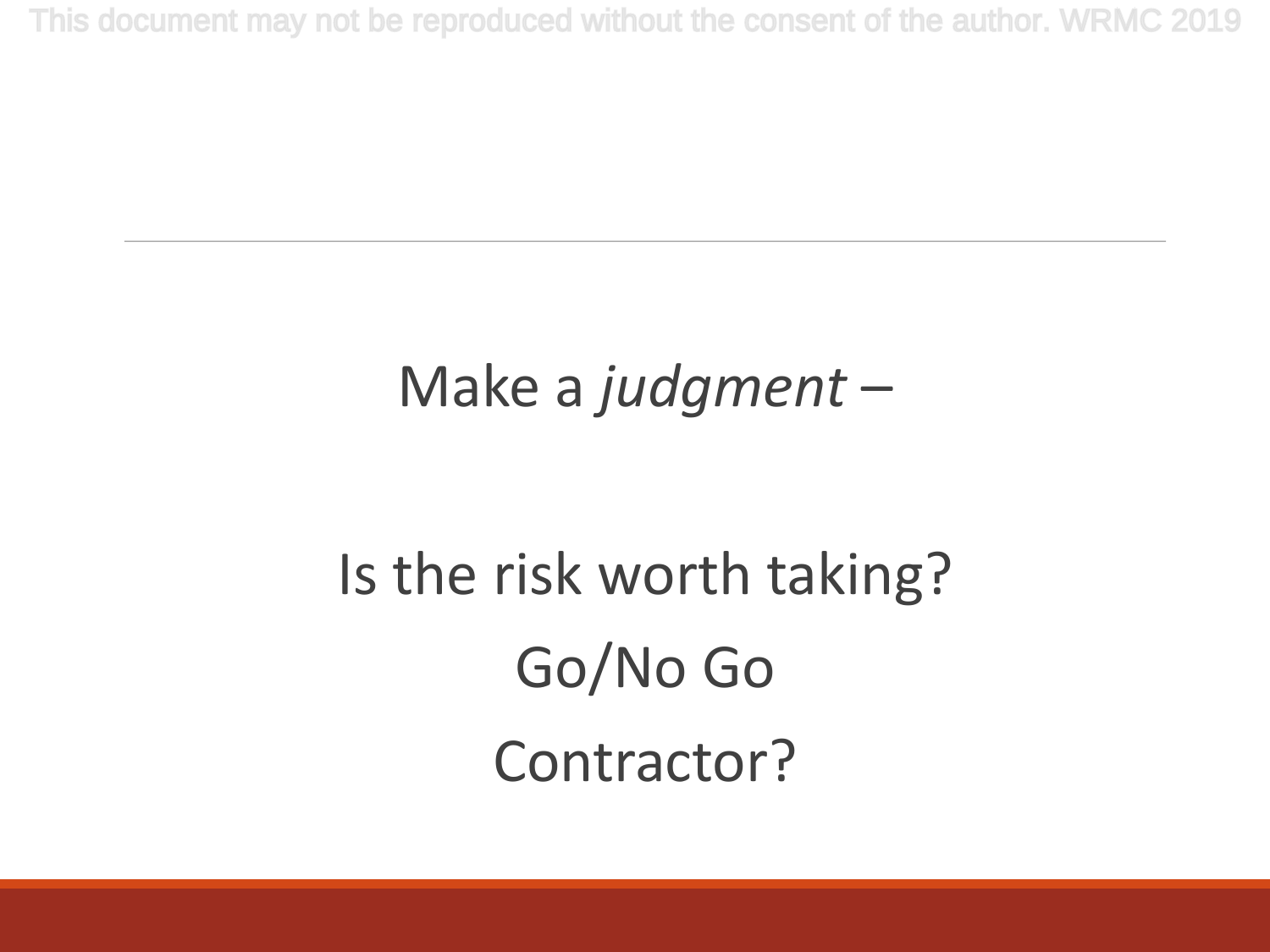# **I4Q**

#### Identify + Four Questions

#### Keep in mind

The institutional risks are connected to the individual risks, e.g.

- Financial resources
- Human resources
- Reputation
- Business continuity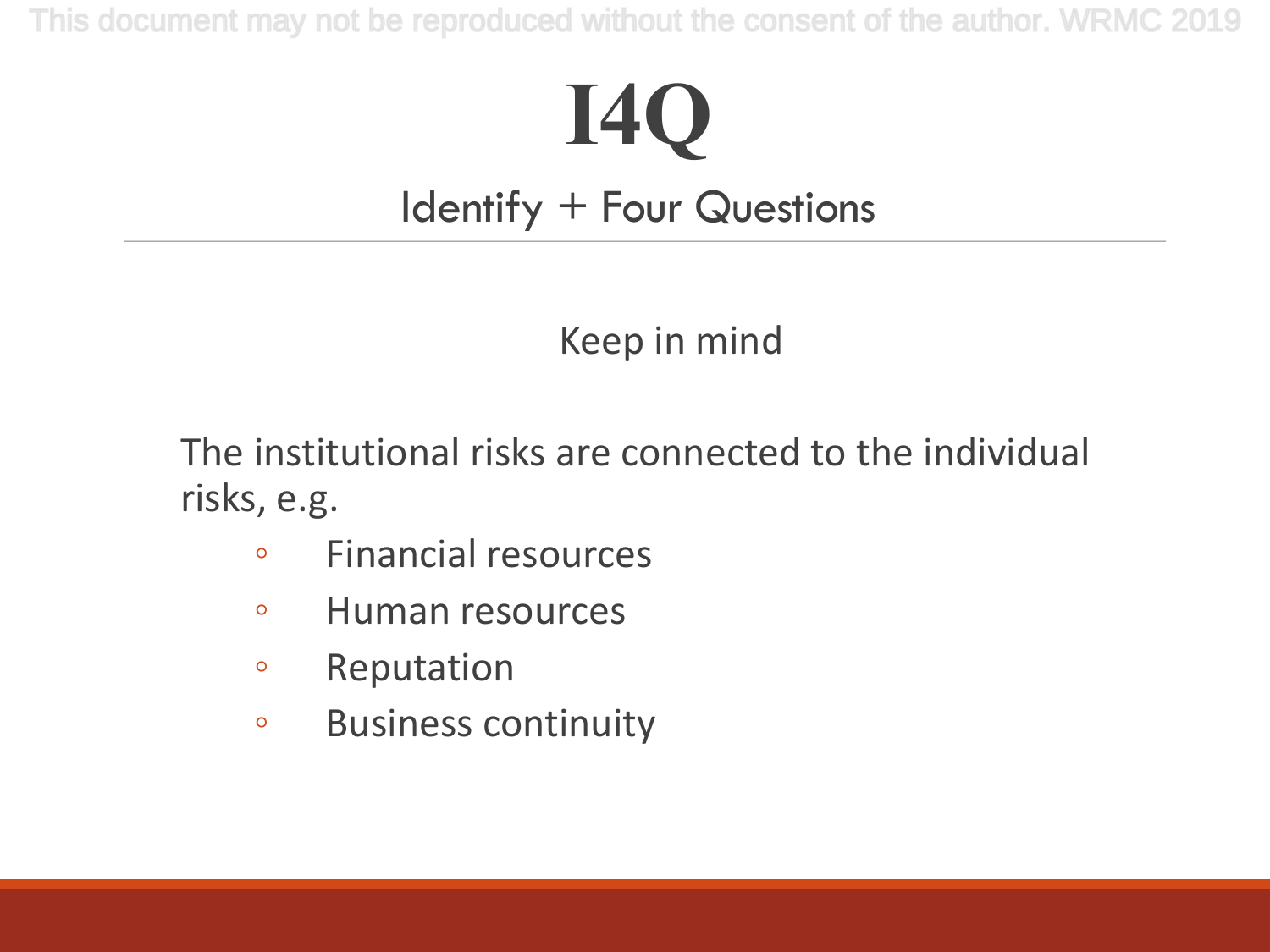#### Risk Management Plan: Specific Considerations

- Mindset and Culture
- Program Planning
- Trip Planning
- Marketing &
- Pre-trip Communication
	- Expectations
	- Supervision and Free Time

Communication During the Trip

Emergency Plans and Communication

Insurance

Healthcare – availability and access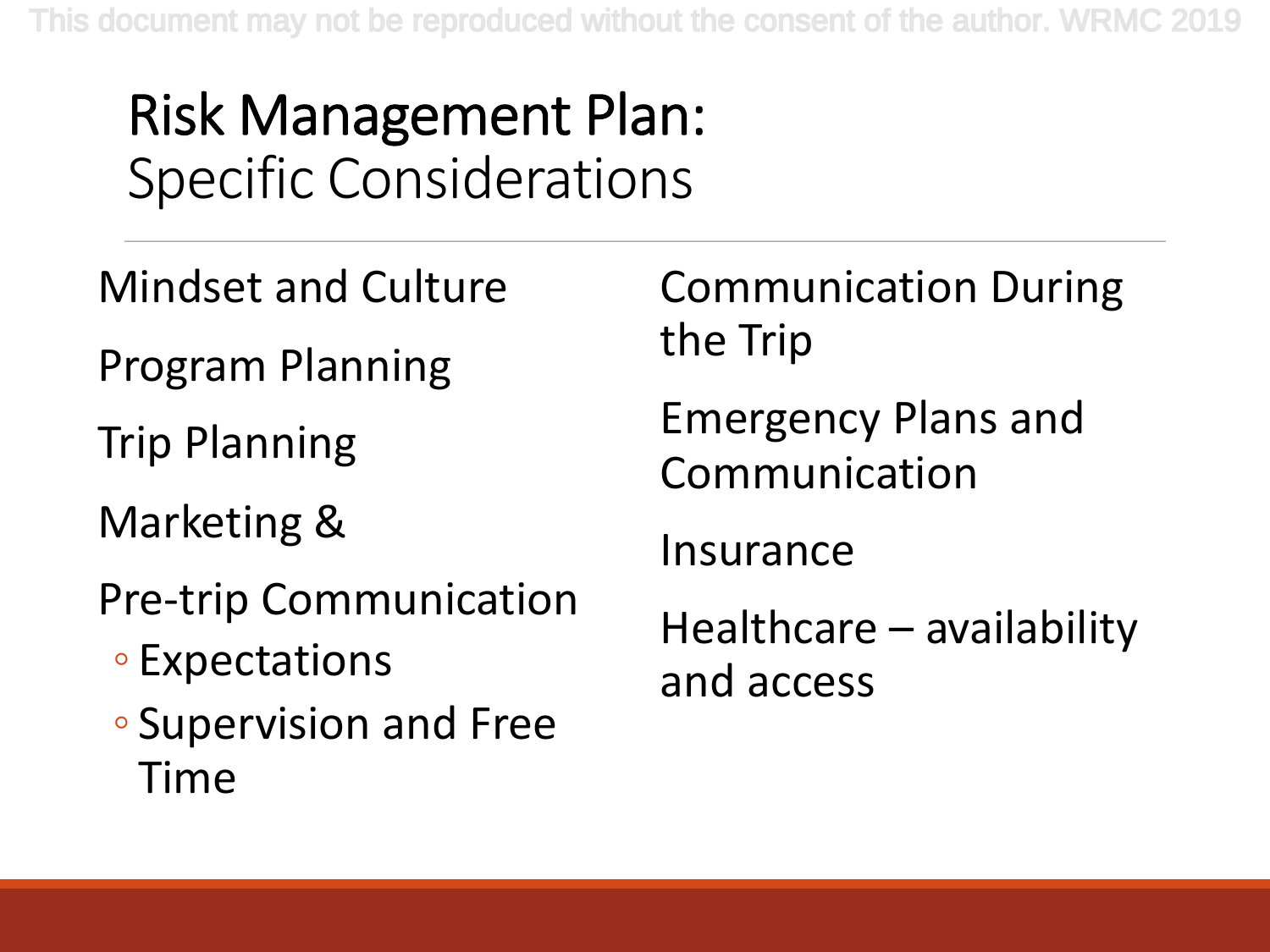### Mindset and Culture

# BUY-IN AND COMMITMENT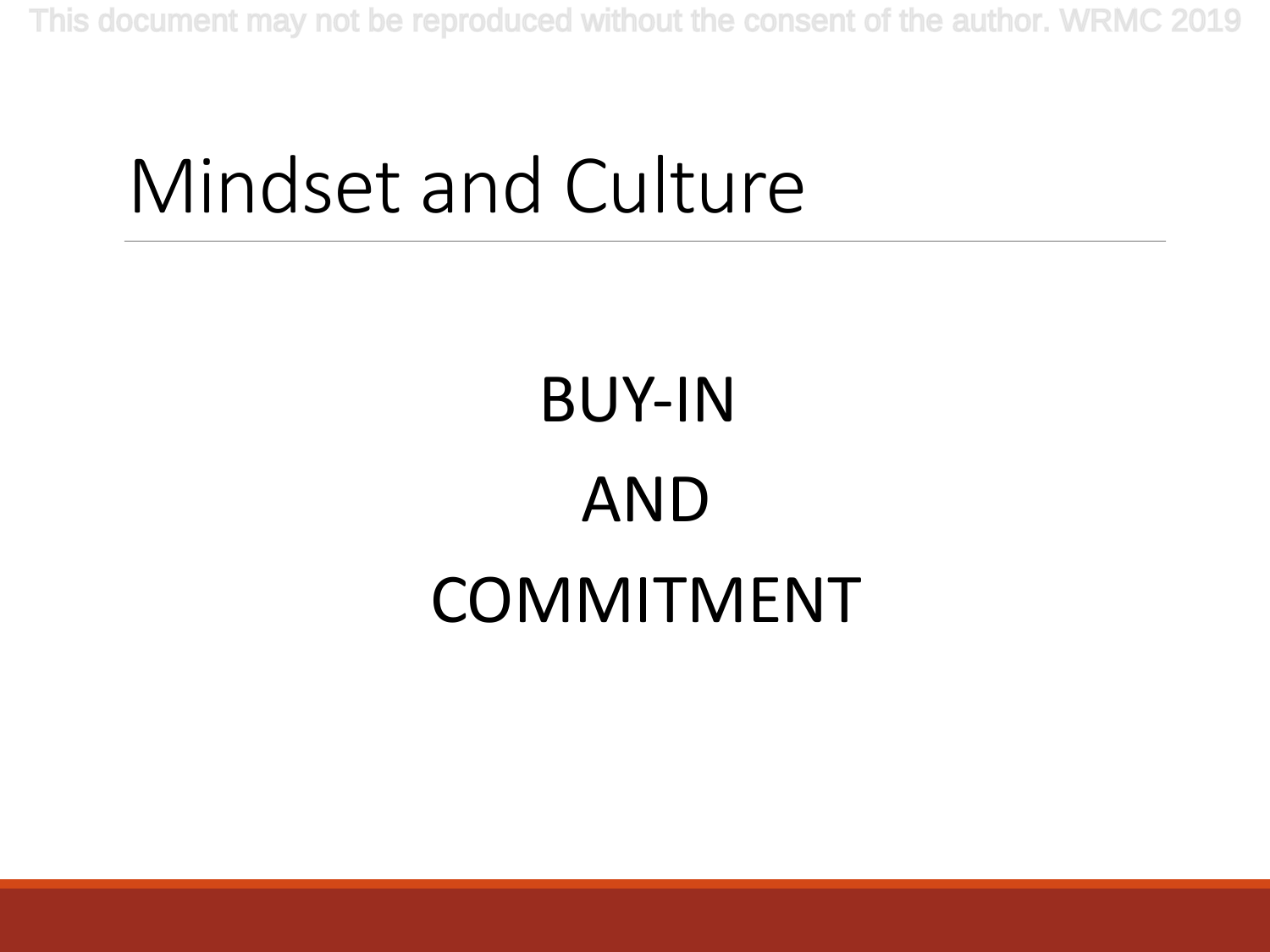## Mindset and Culture

- This is the first and ongoing step.
- Does your school or camp have a mindset and culture of managing risk?
- If not, what's the challenge? Roadblock?
	- "It'll never happen to us" (talk to Hotchkiss)
	- "No money"
	- "We have good insurance" + "we have a good lawyer"
	- "Our parents would never put up with that"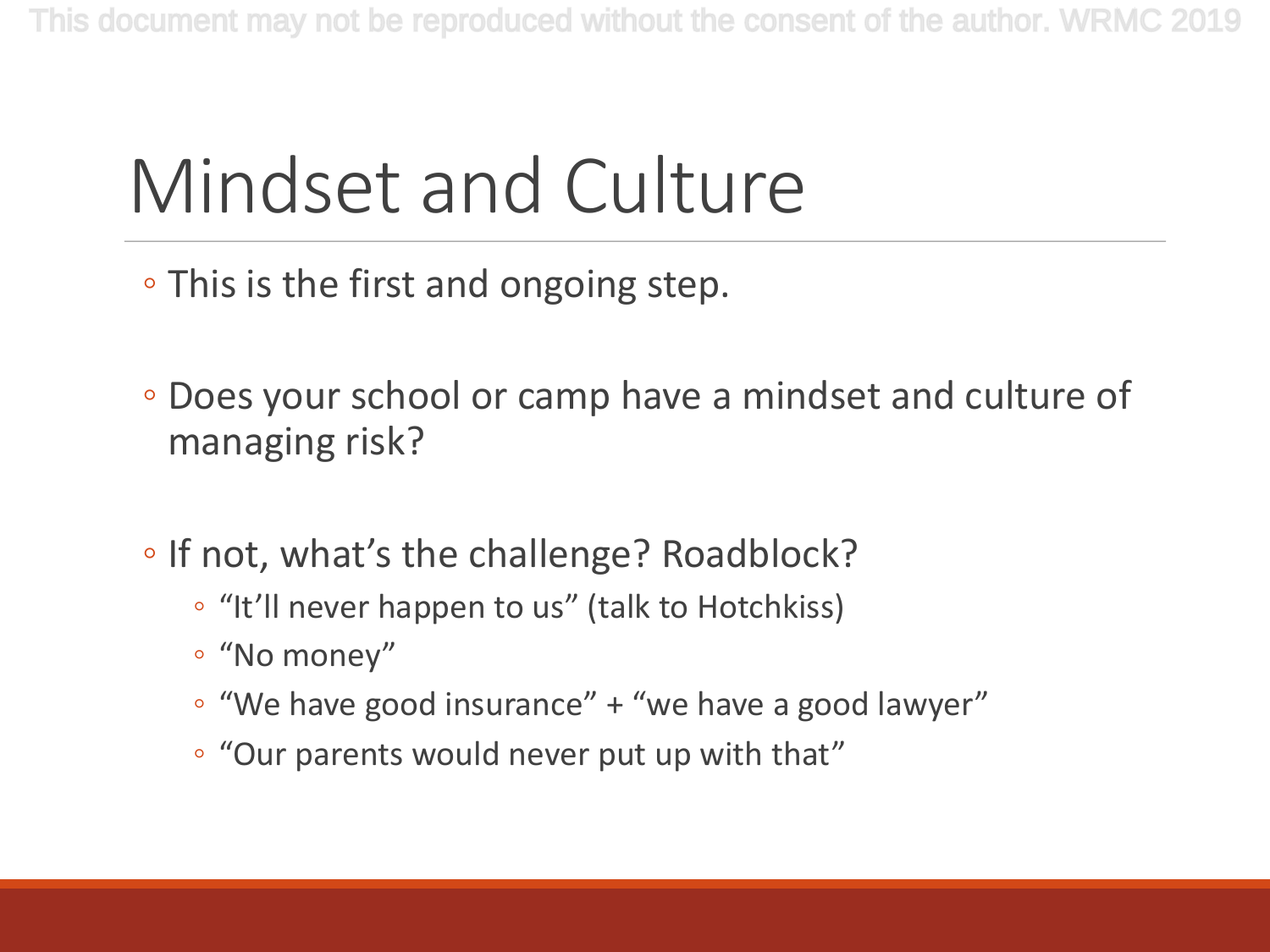## Mindset and Culture

- Addressing the challenge:
	- Education, training, and buy-in
		- **Business officer**, Head of School, Board, other admin
		- in-service, conferences, webinars
		- Insurance premium reductions?
		- Volunteer to take this area on in your school/camp
	- Education topics
		- Front door: Preferred practices, industry standards and accreditation (ACA, AEE, NOLS)
		- Backdoor: Liability and lawsuits, \$\$\$, e.g. Hotchkiss
		- Compare on-campus safety mindset with off-campus safety
		- Statistics
		- **Mission** what does it promise to constituents?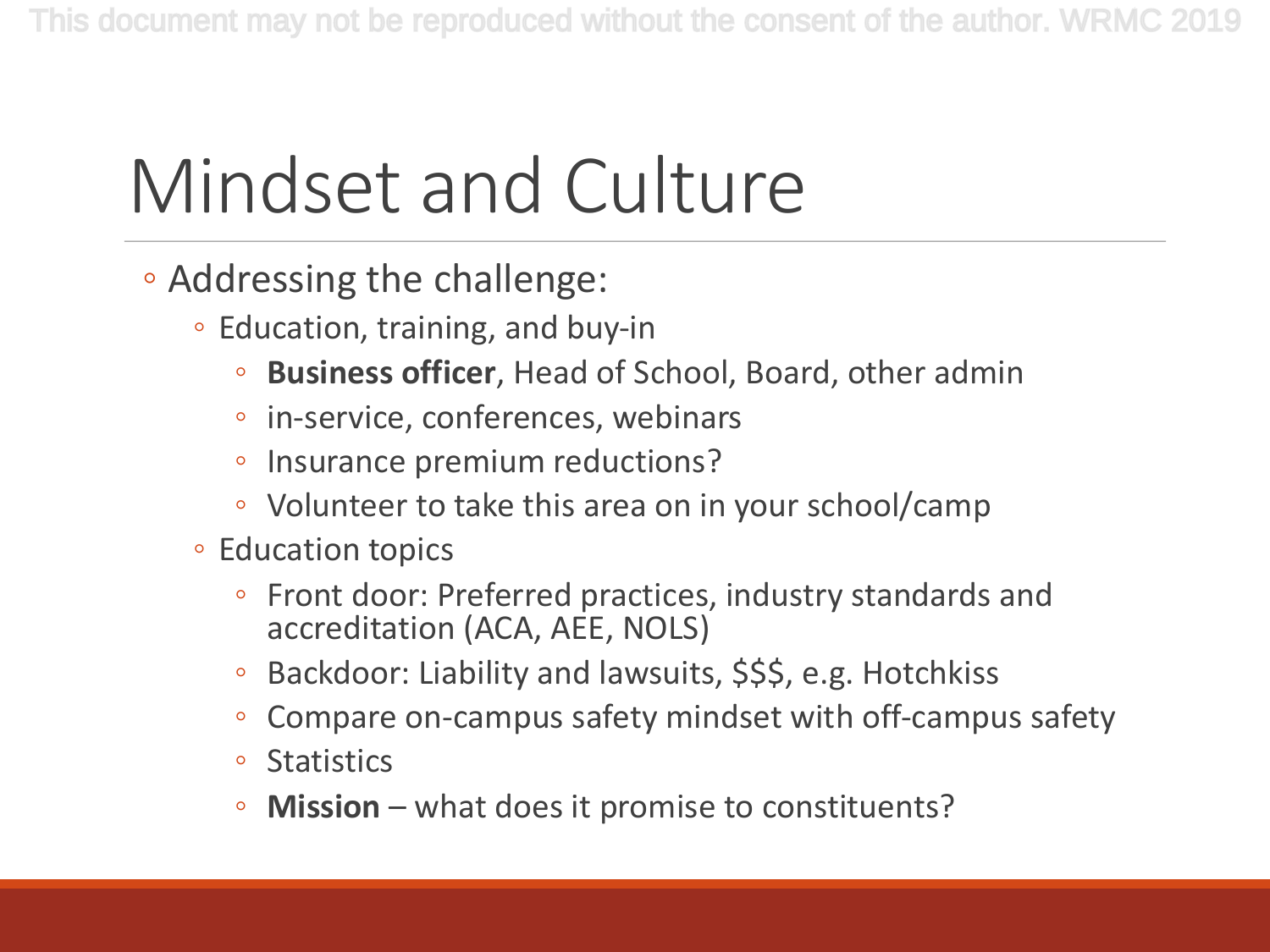## Program Planning

#### Mission Driven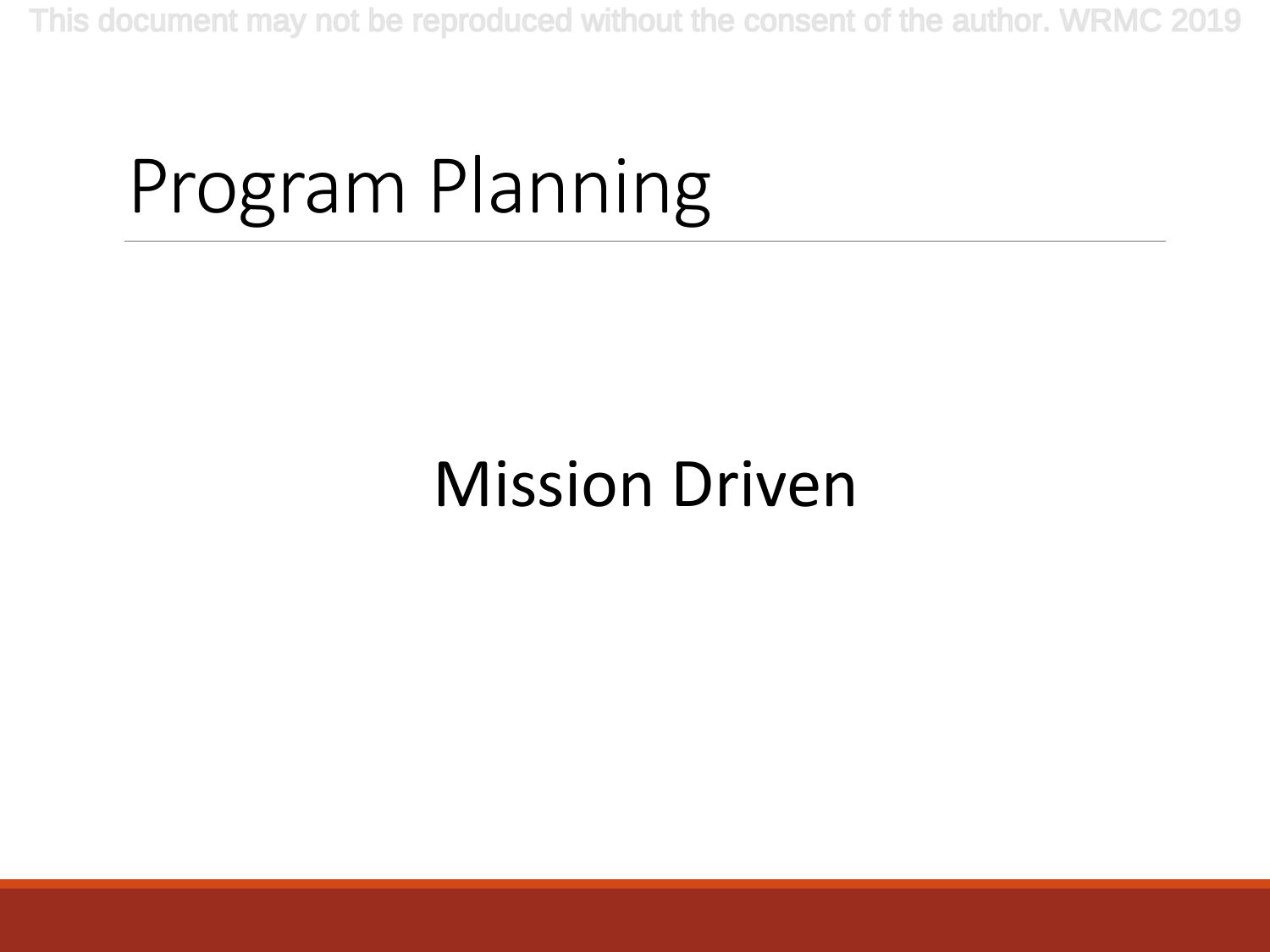### Program Planning

#### EXPERIENCE

#### Do it often and well.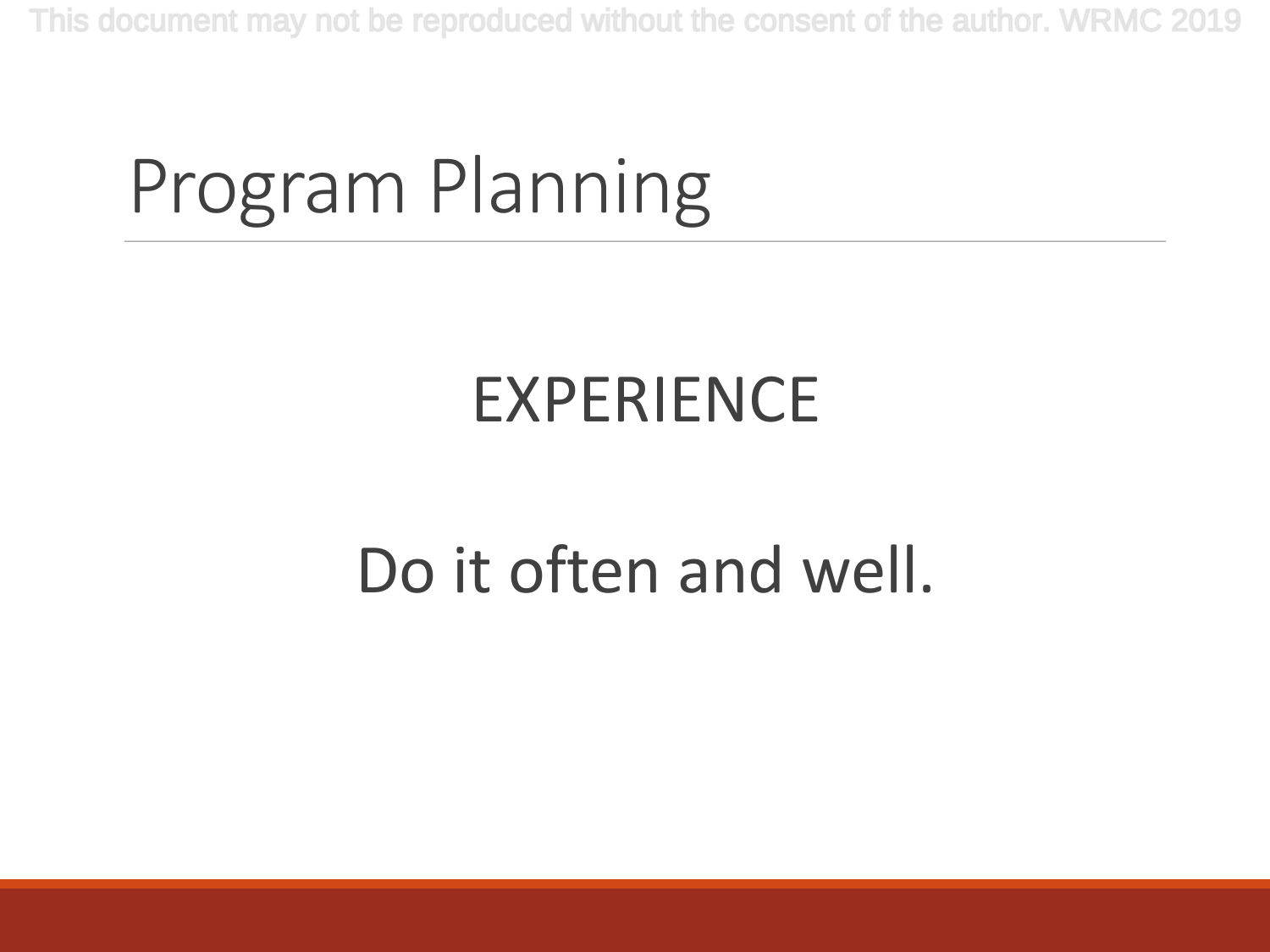# Program Planning

- ◦Repetition is good!
	- Program or activity
	- Location
	- Season
	- Vendor or staff
	- Compare commercial programming
- ◦Standardize your uniqueness
	- Find your uniqueness and repeat it!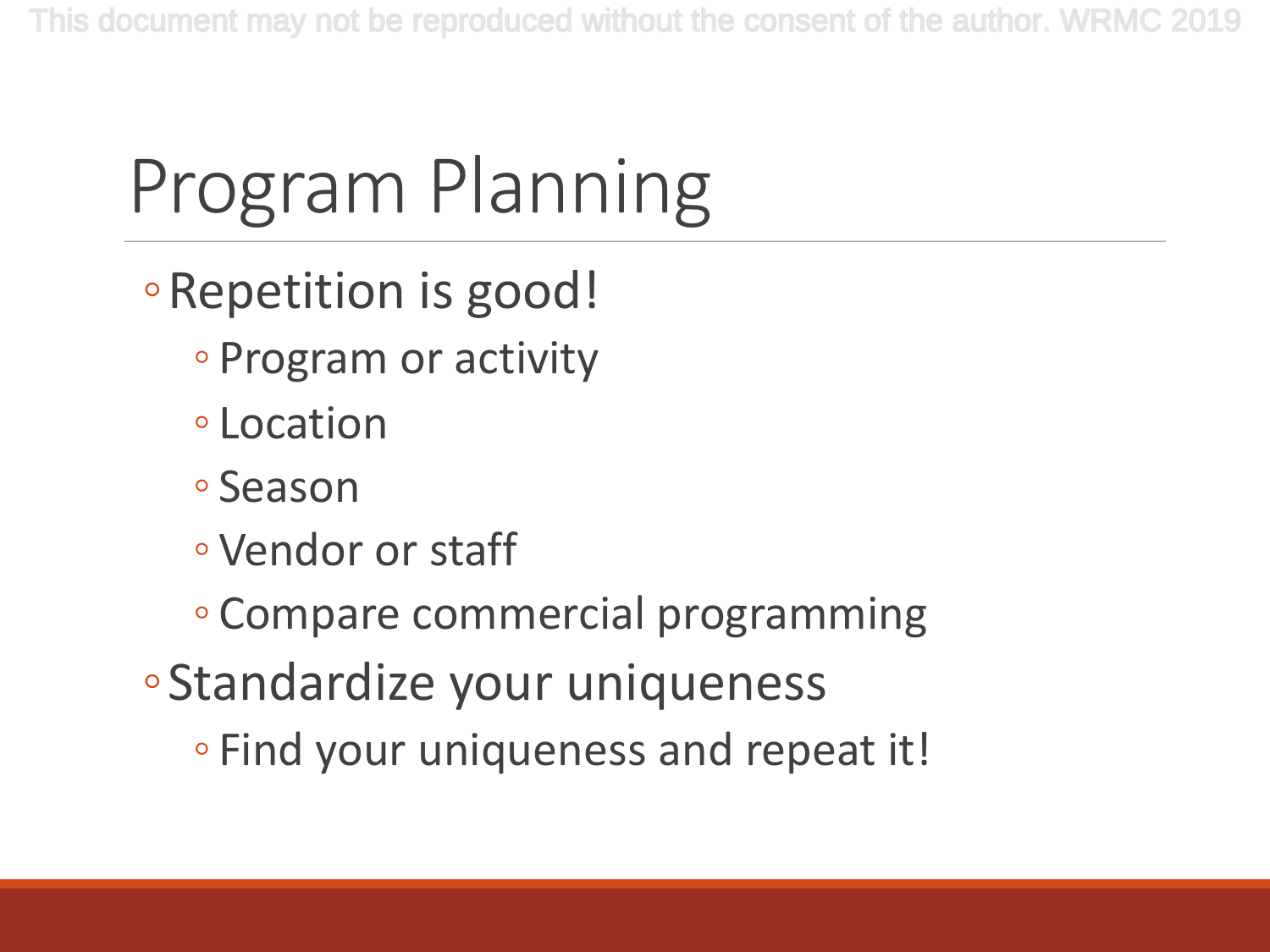### Trip Planning

#### Critical risk management decisions are made years, months, and weeks ahead of the trip.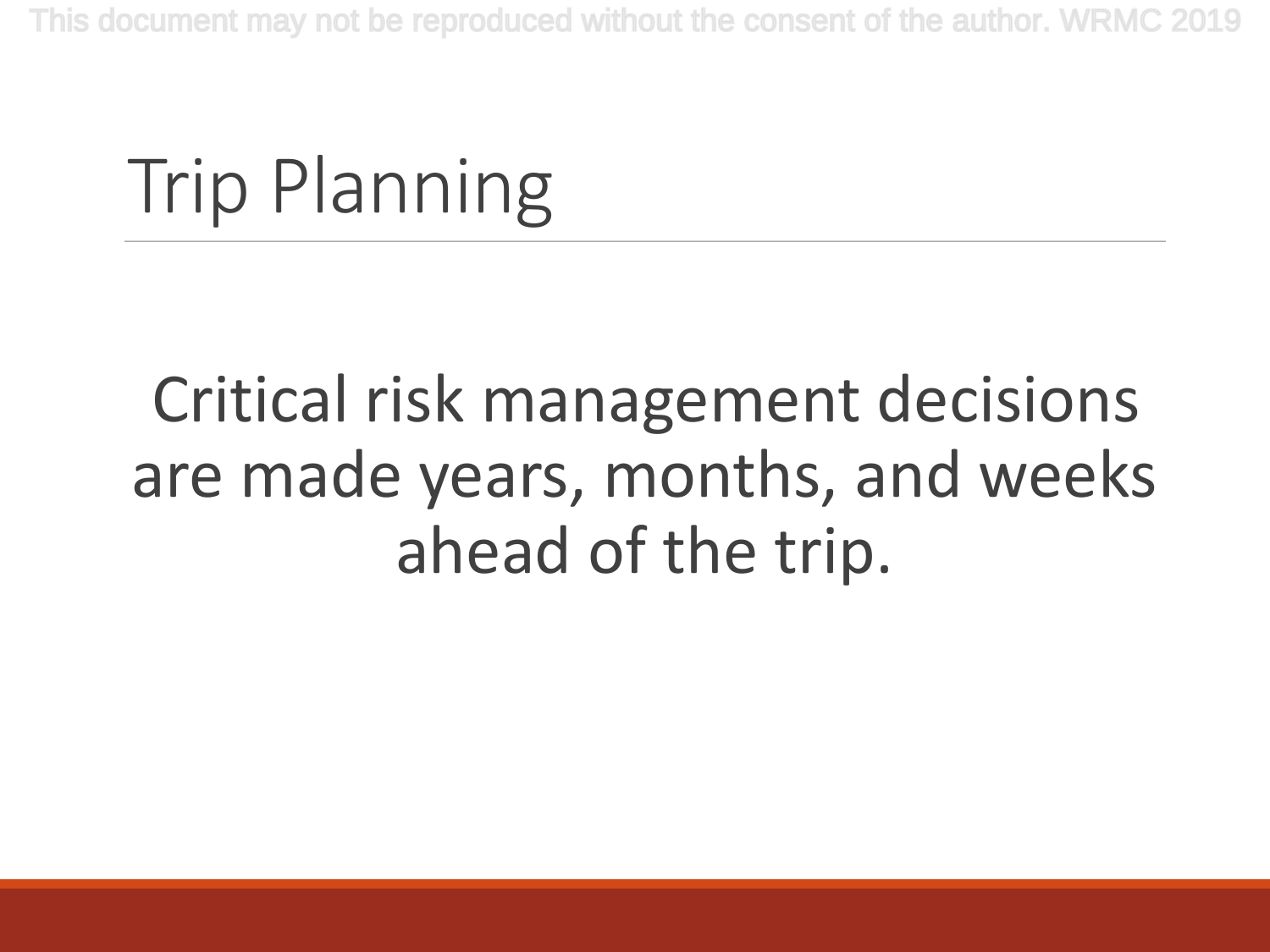### Trip Planning

### RECONNAISSANCE

### Know before you go.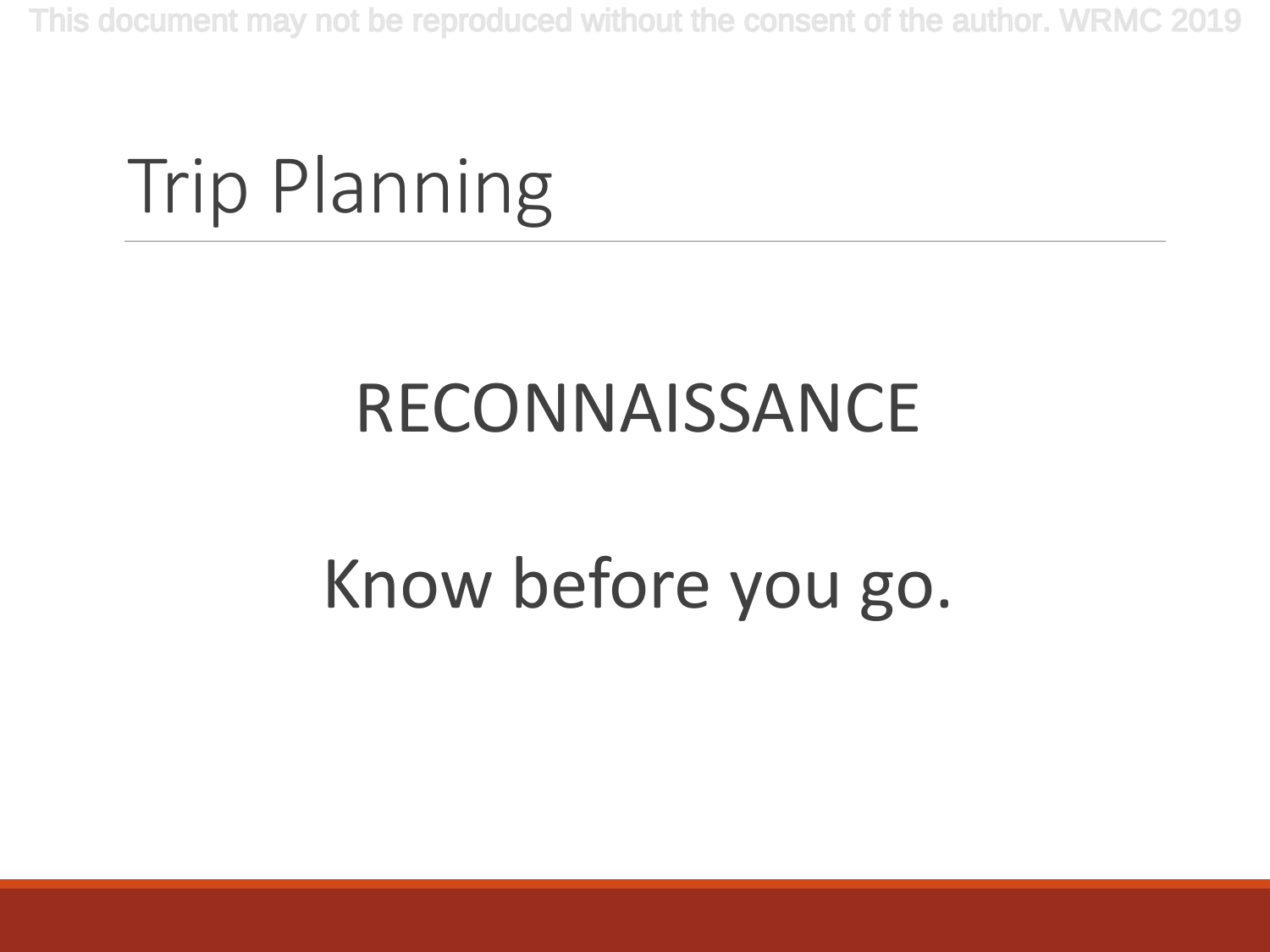# Trip Planning

#### Reconnaissance

- Destination
	- Access (put in, trail head, parking), campsites, water access, trails or routes
	- Appropriate for your clientele
- Emergency response and access to medical care
- Governing body
- Local relationships and knowledge
- Local mindset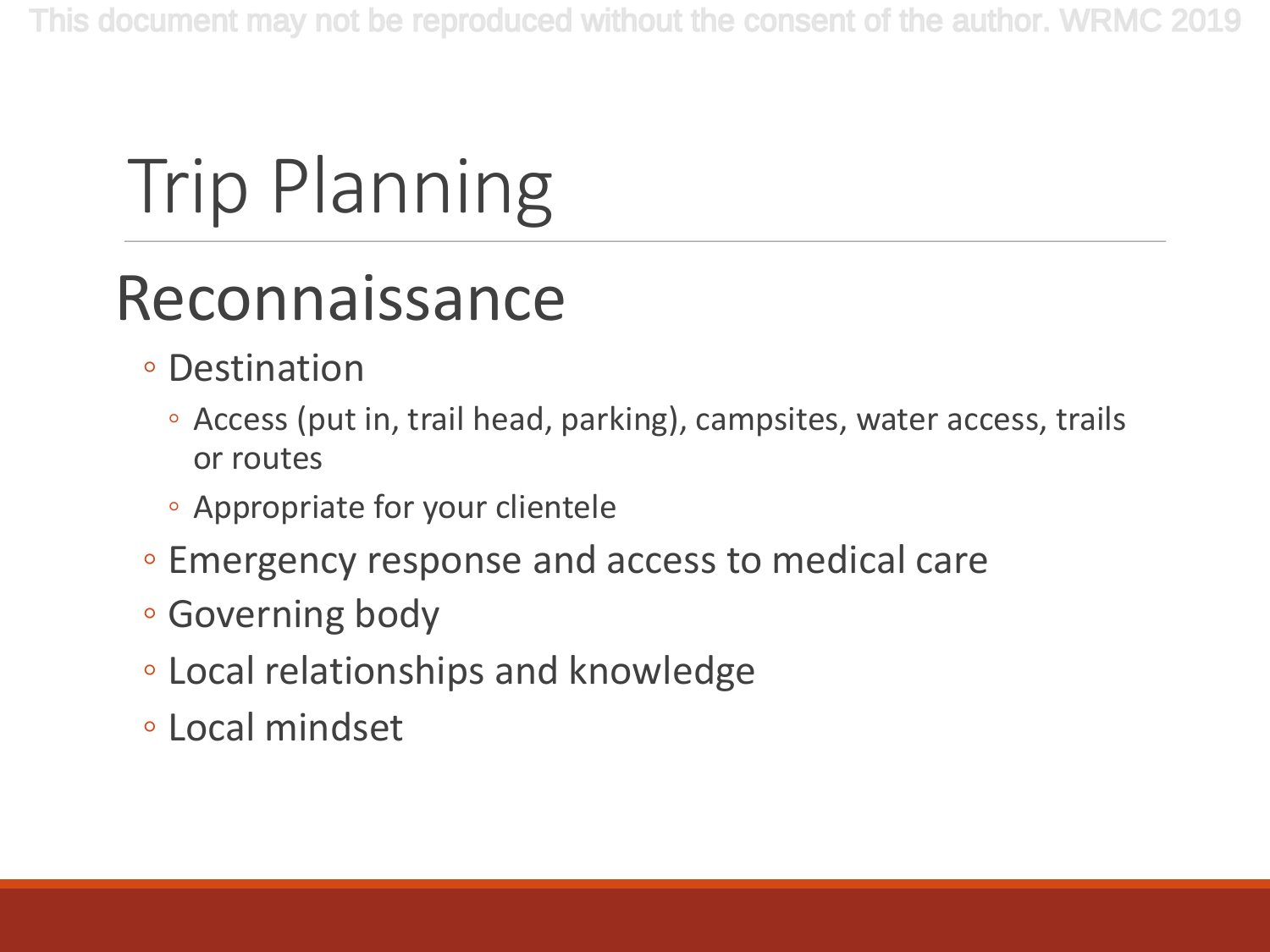### Trip Planning

## Do you know when you *wouldn't* go?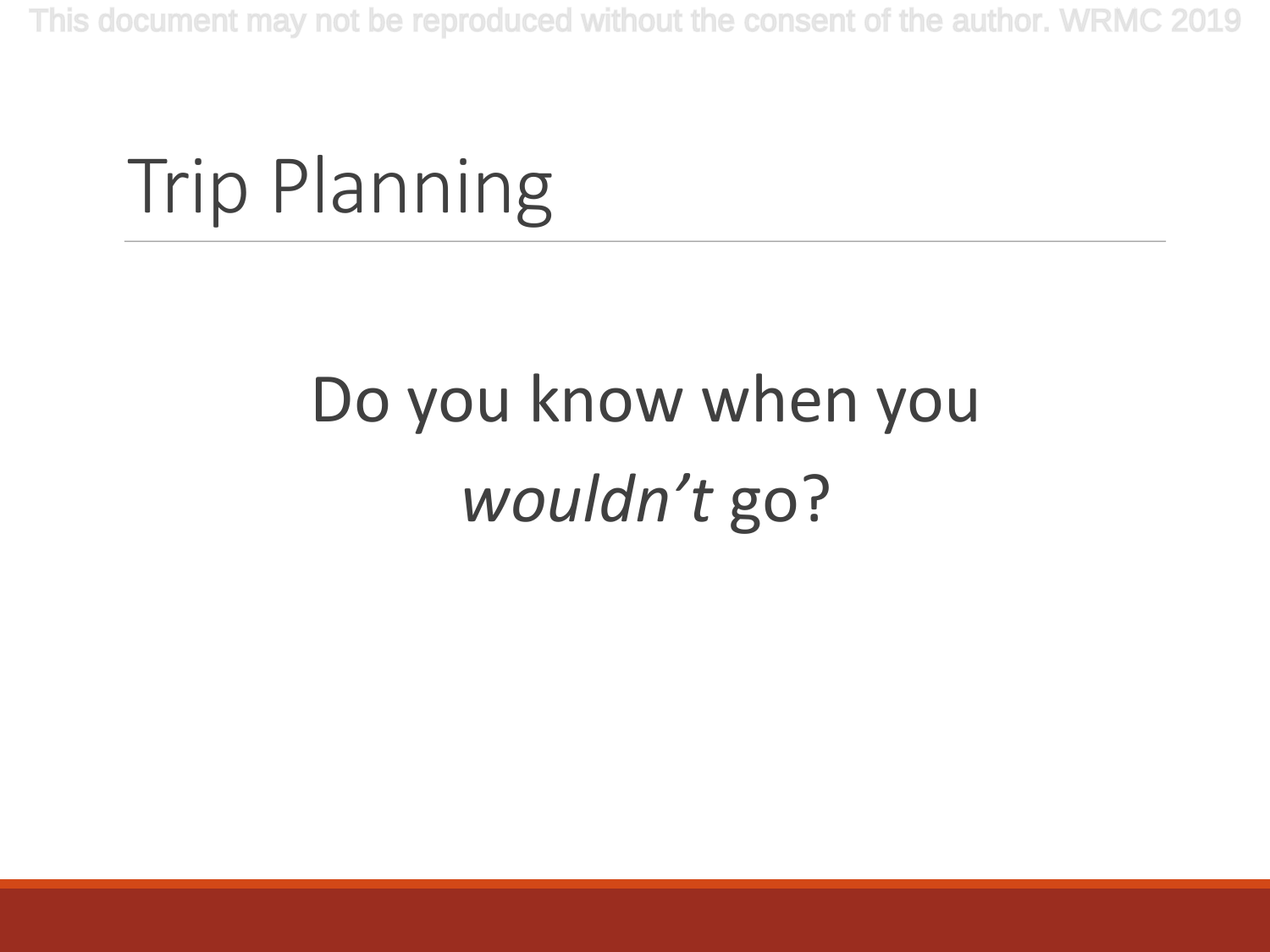## Marketing and Communication

#### Have the most informed participant/parent possible.

Awareness and acceptance of risk

Transfer the decision-making.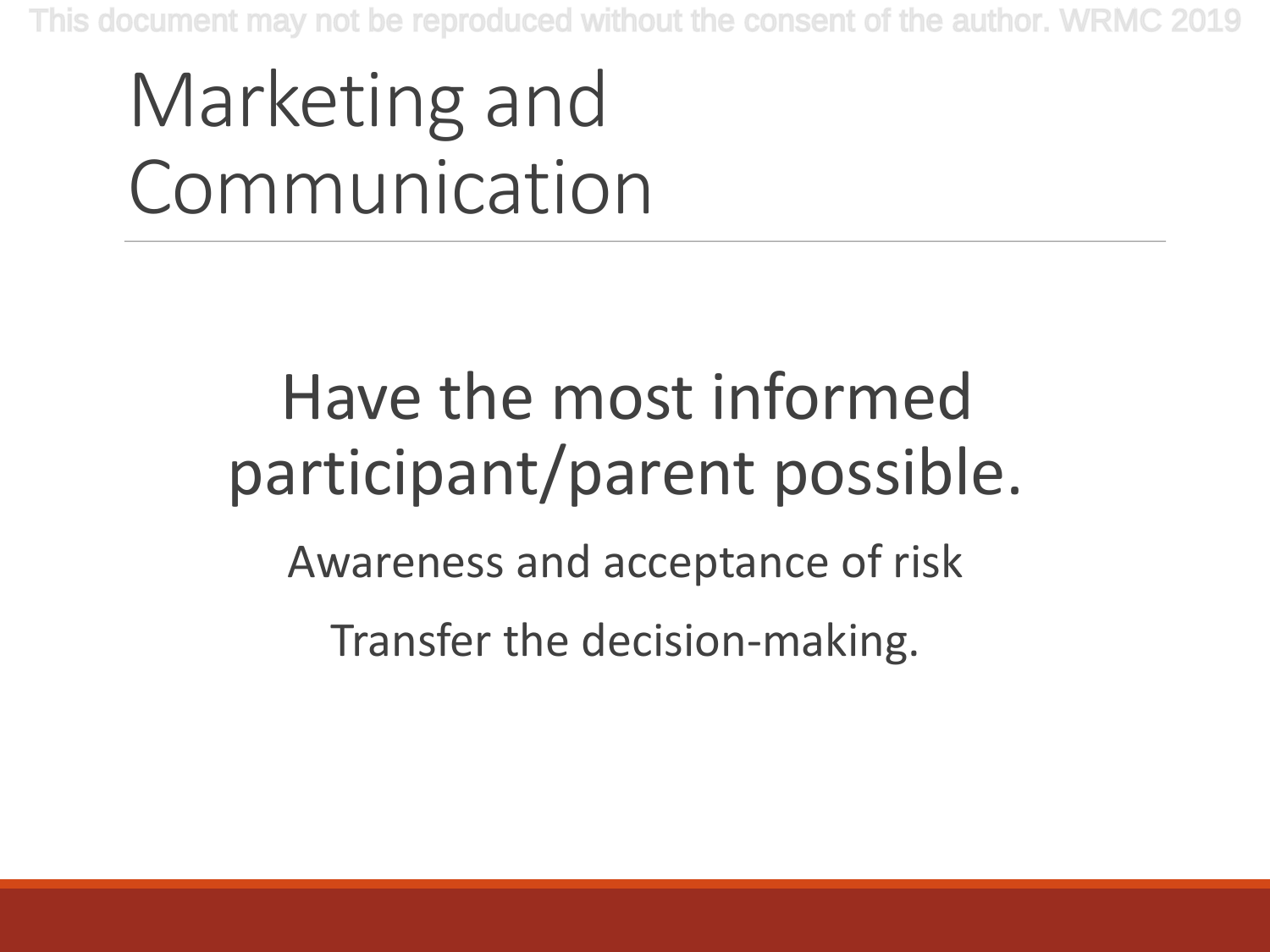## Marketing and Communication

#### **Strategies**

- Accurately and fully describe the trip
- Don't avoid talking about risk, particularly inherent risks of a program or activity
- Acknowledge accepted risks and your plan for mitigating them
- ◦Use (accurate) photographs
- Deliver redundant communication
- Document/account for all meetings and communication including attendance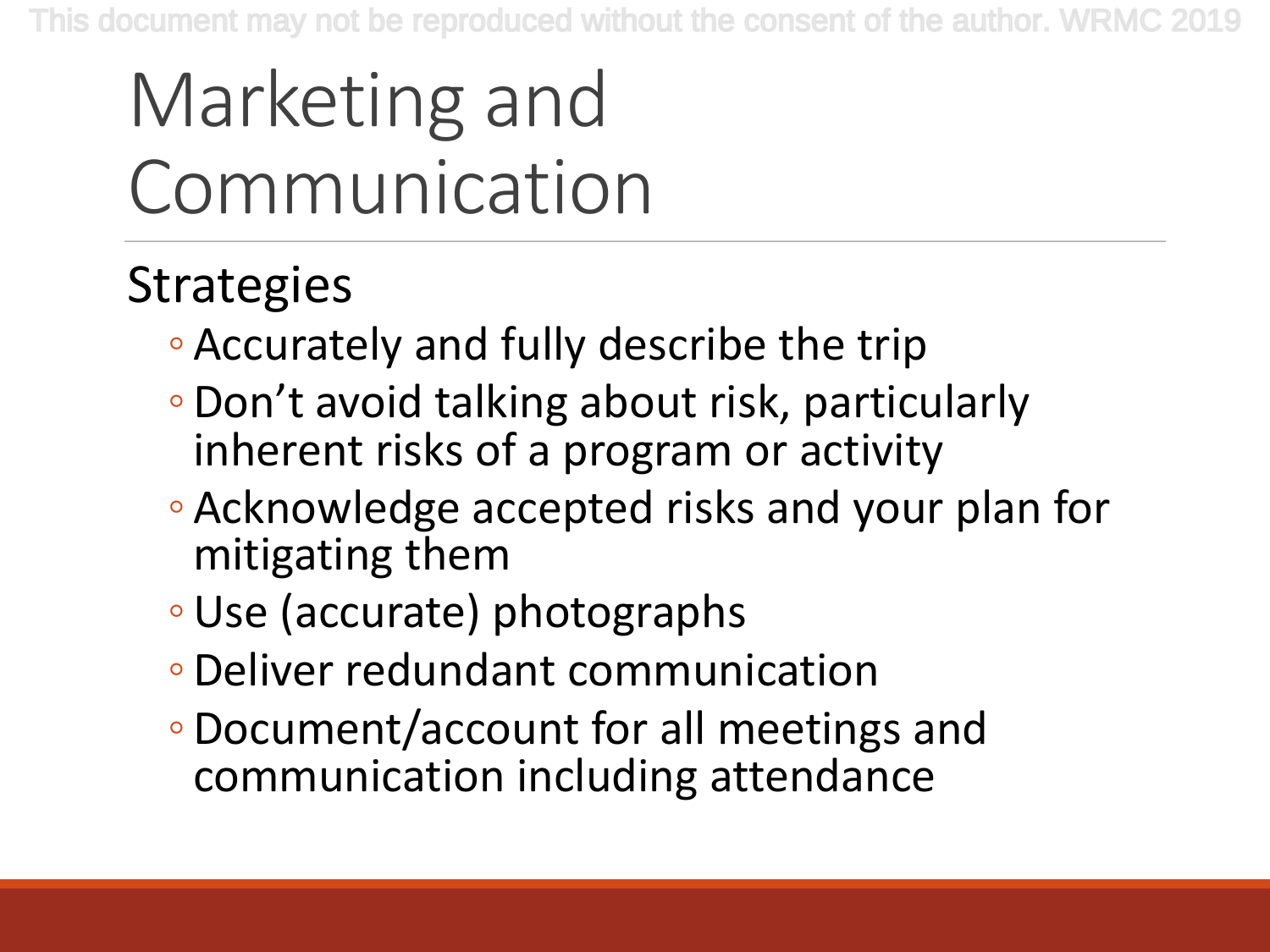### Pre-Trip Communication

#### Informed clientele . . . I.e. parents/guardians/responsible person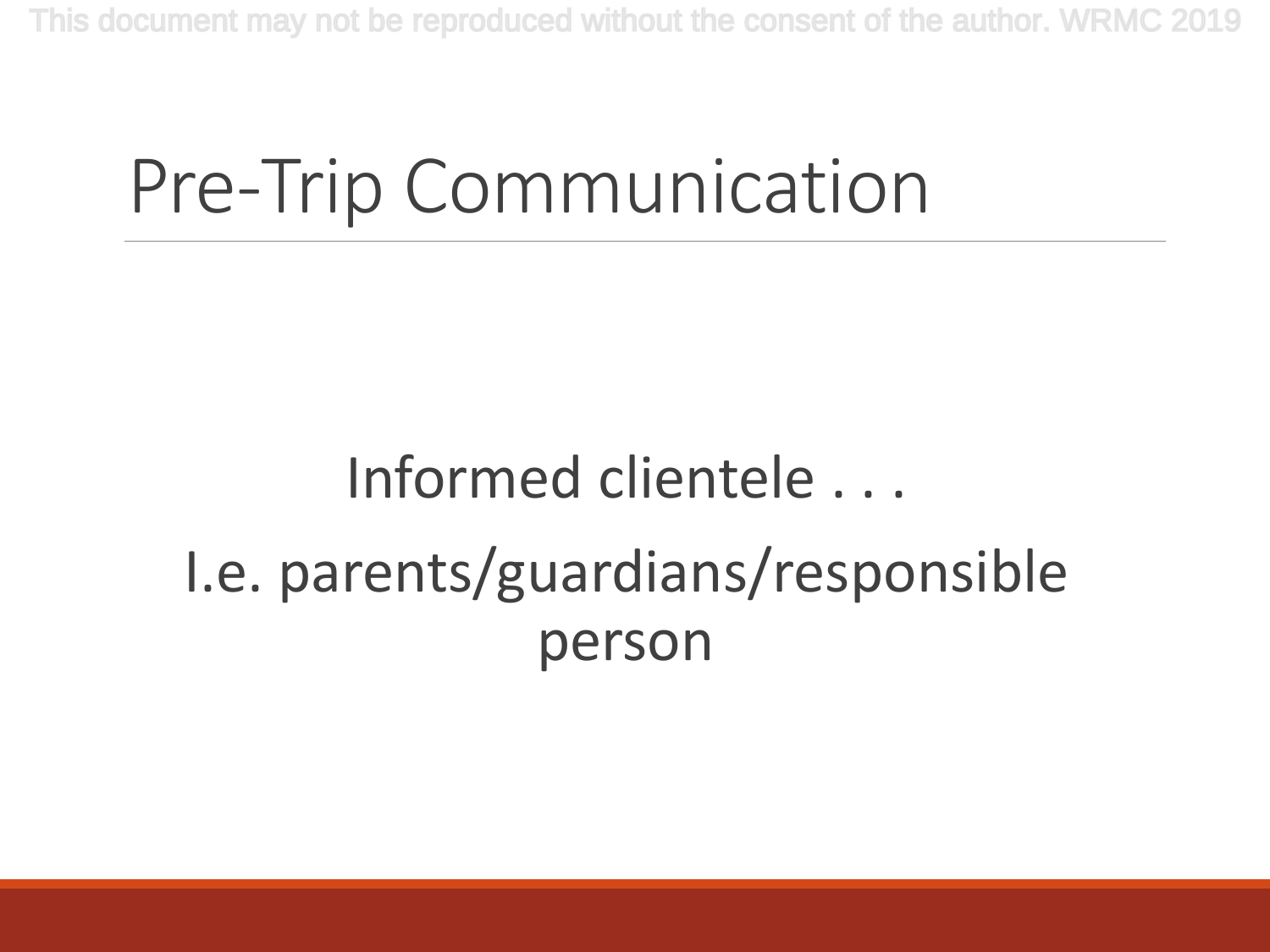## Pre-Trip Communication

- Reiterate, confirm, agree to major school rules and policies.
	- ◦specific consequences for specific actions
- Voluntary and involuntary trip cancellation
	- Dismissal from trip or program (associated costs)
	- Participant cancellation
- Supervision and "free" time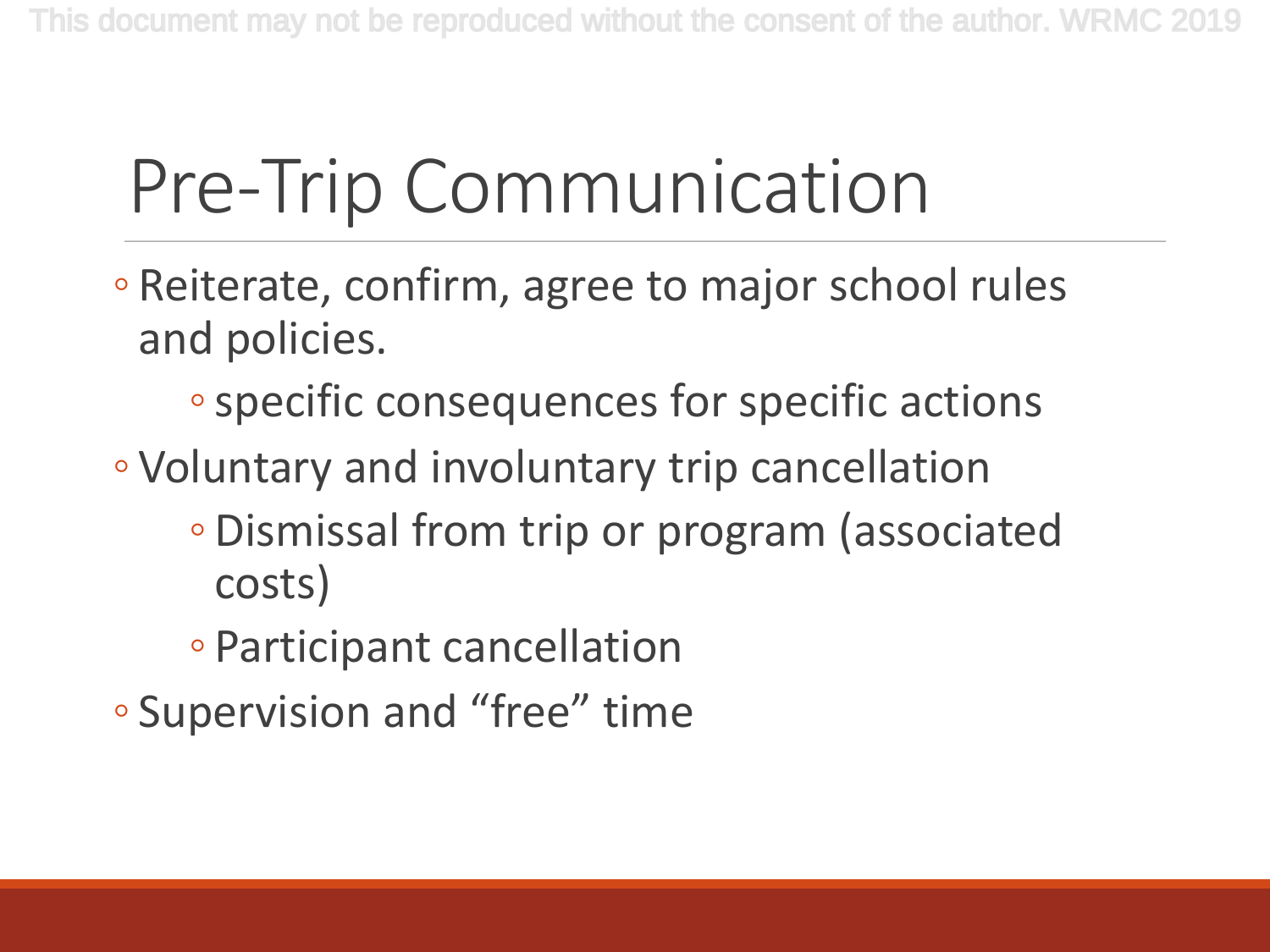## Communication During the Trip

#### No news is good news.

#### Don't over-promise.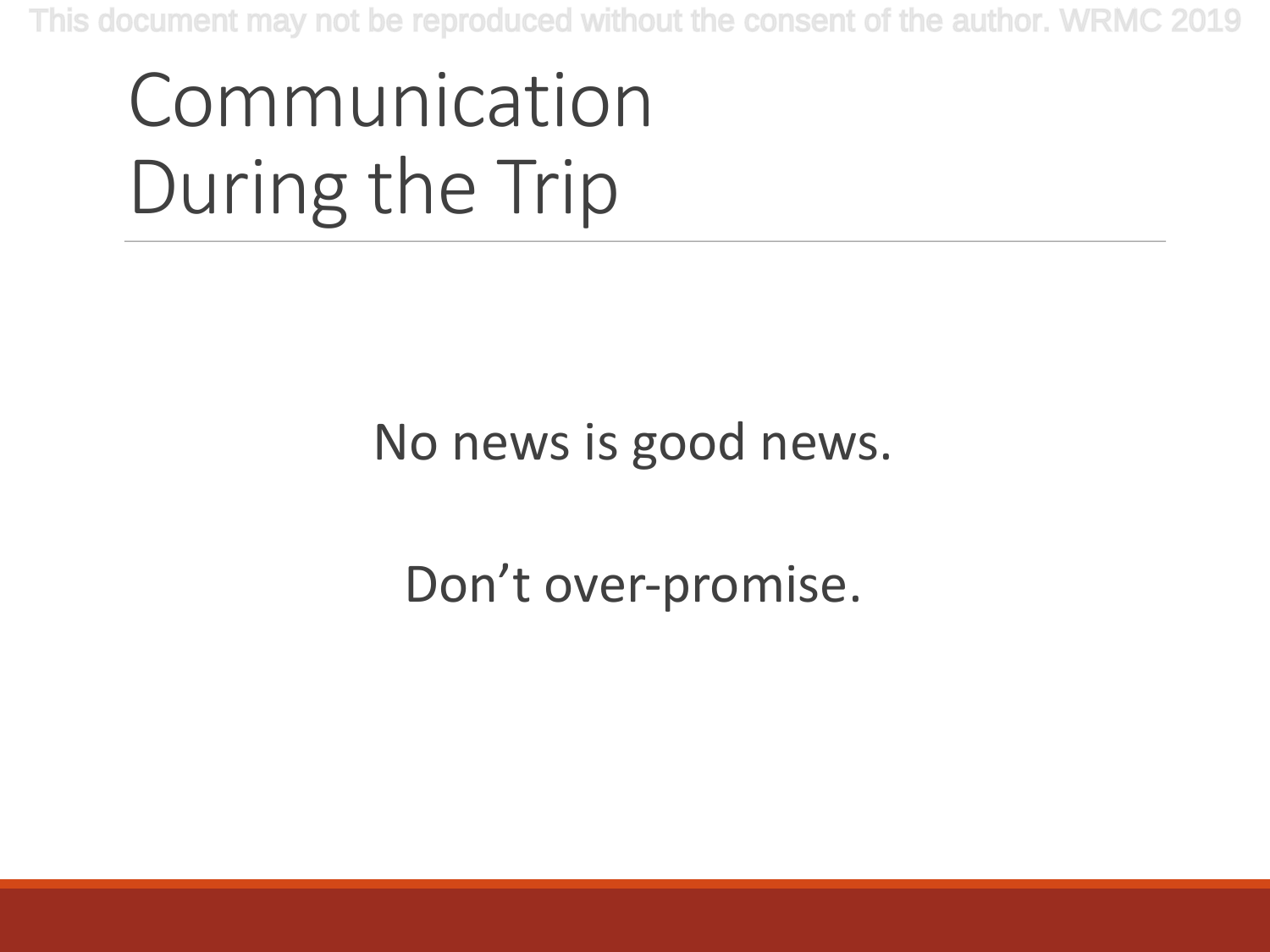# Communication During the Trip

Consider limits to communication

- Access to systems: internet, cell
- Powering devices

Use of internet, cell phones, satellite phones, Skype, etc.

#### Social Media

See May 2017 Campline article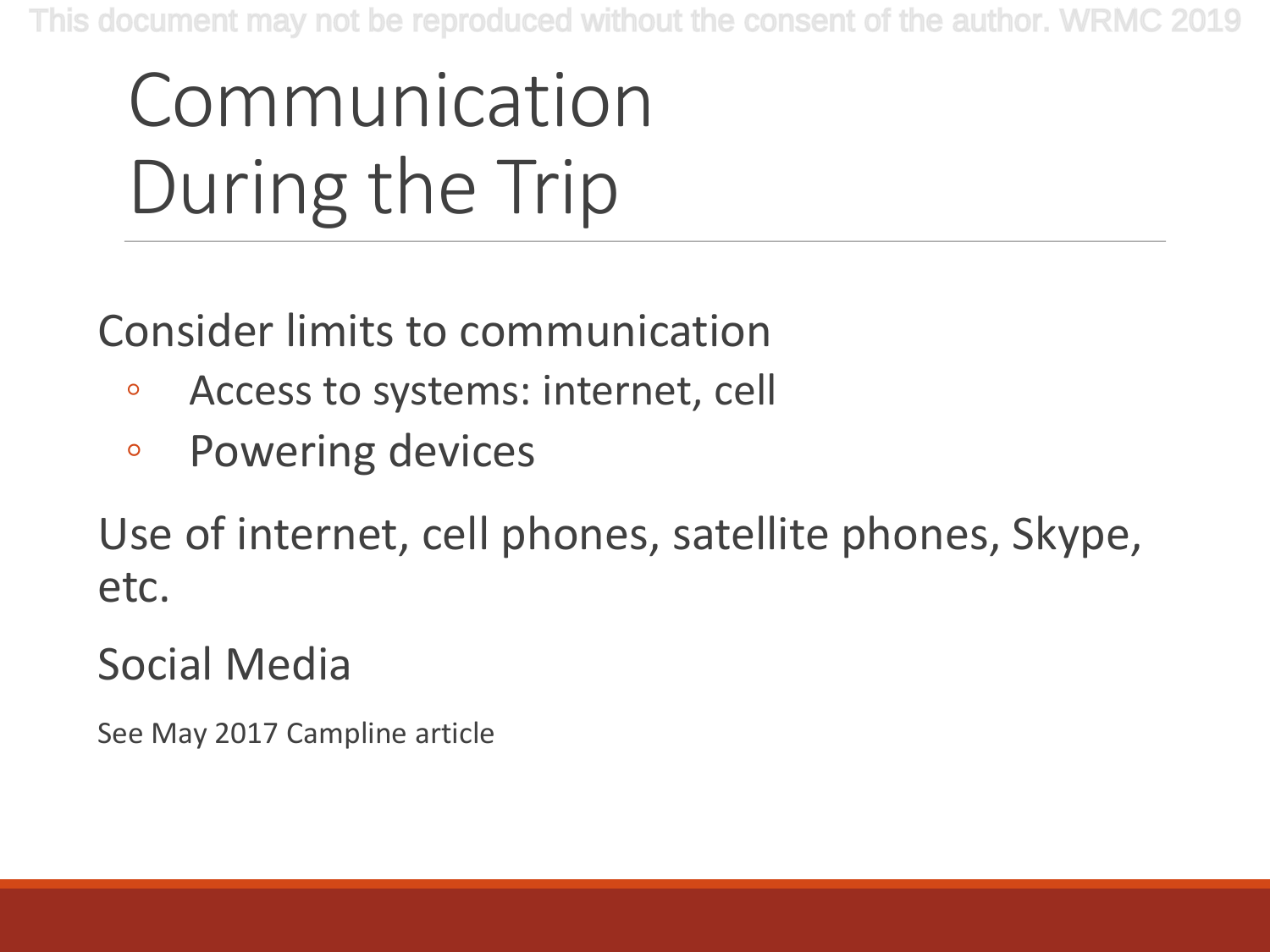#### Hotchkiss online journal – cruise to Antarctica

#### Students texting and calling home while things are happening

Texting while hiding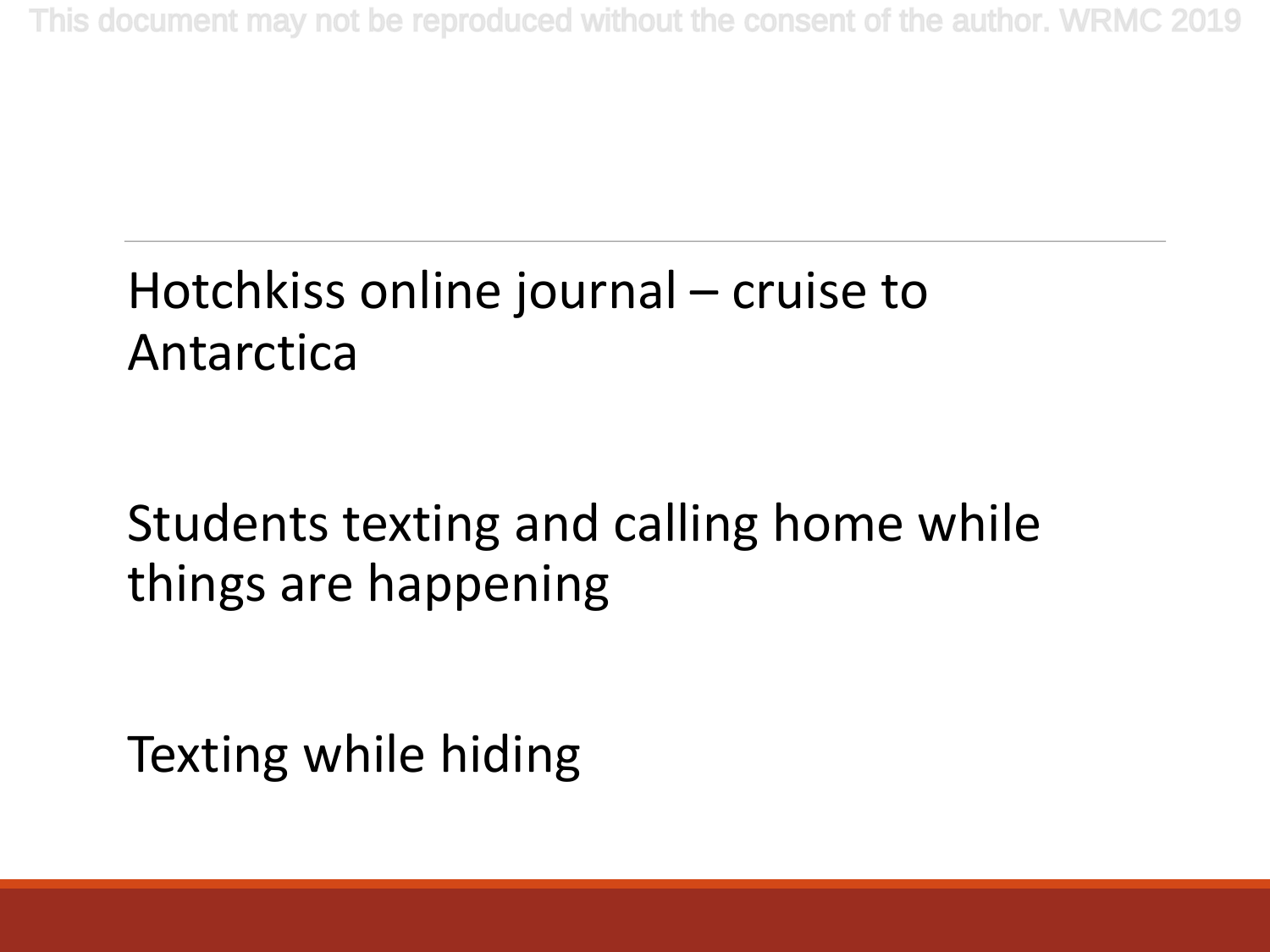### Emergency Plan

#### Have One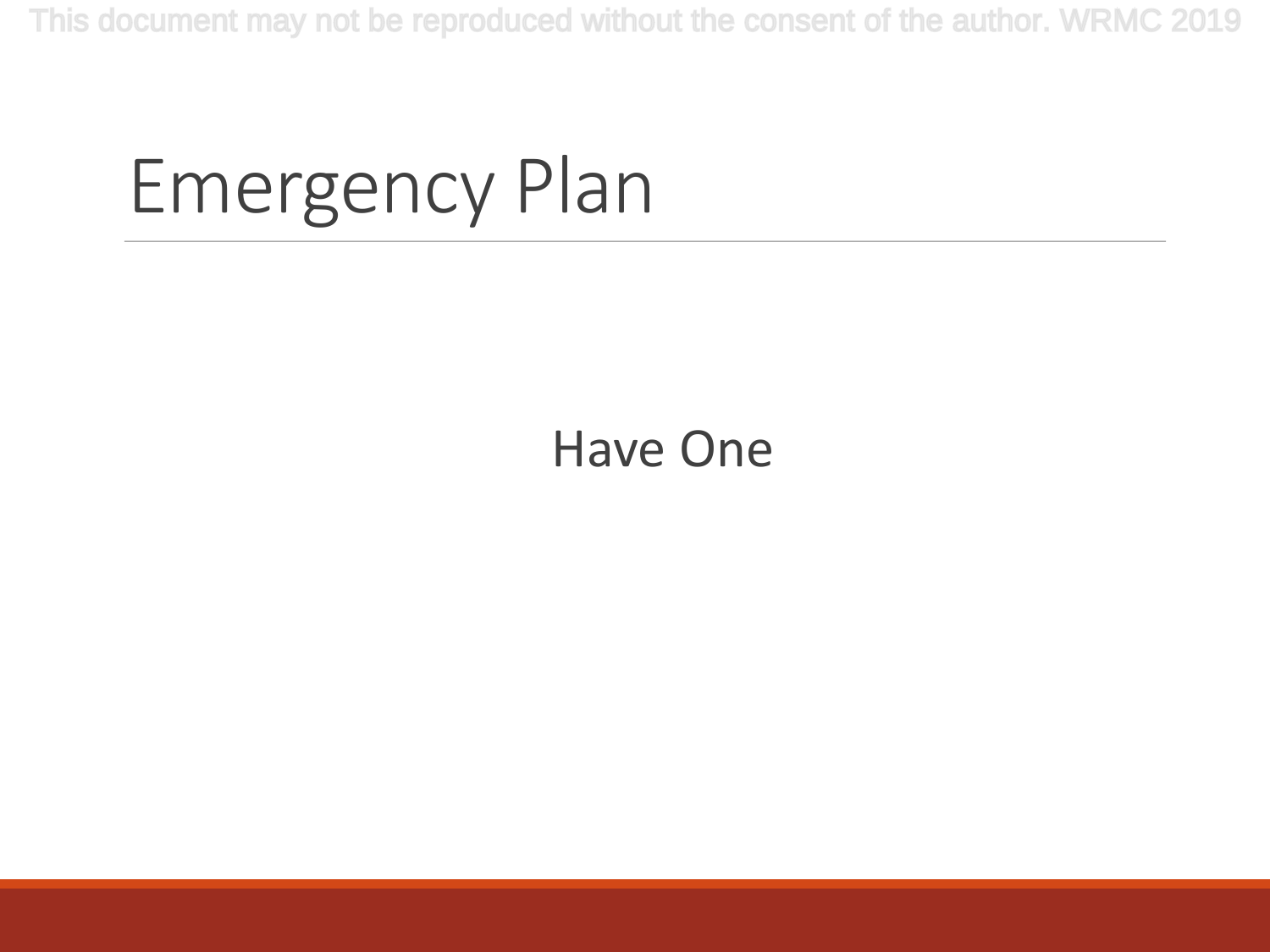## Emergency Plans and Communication

Backcountry emergency plans/processes?

- Decision hierarchy
- What authority (based in training) do the trip leaders have?

Emergency response plan on school campus for event that happens away from school campus?

Missing person plan

Evacuation, Search and Rescue Plan

Crisis plan -- coordinated administrative response from school (short-term, long-term, system-wide)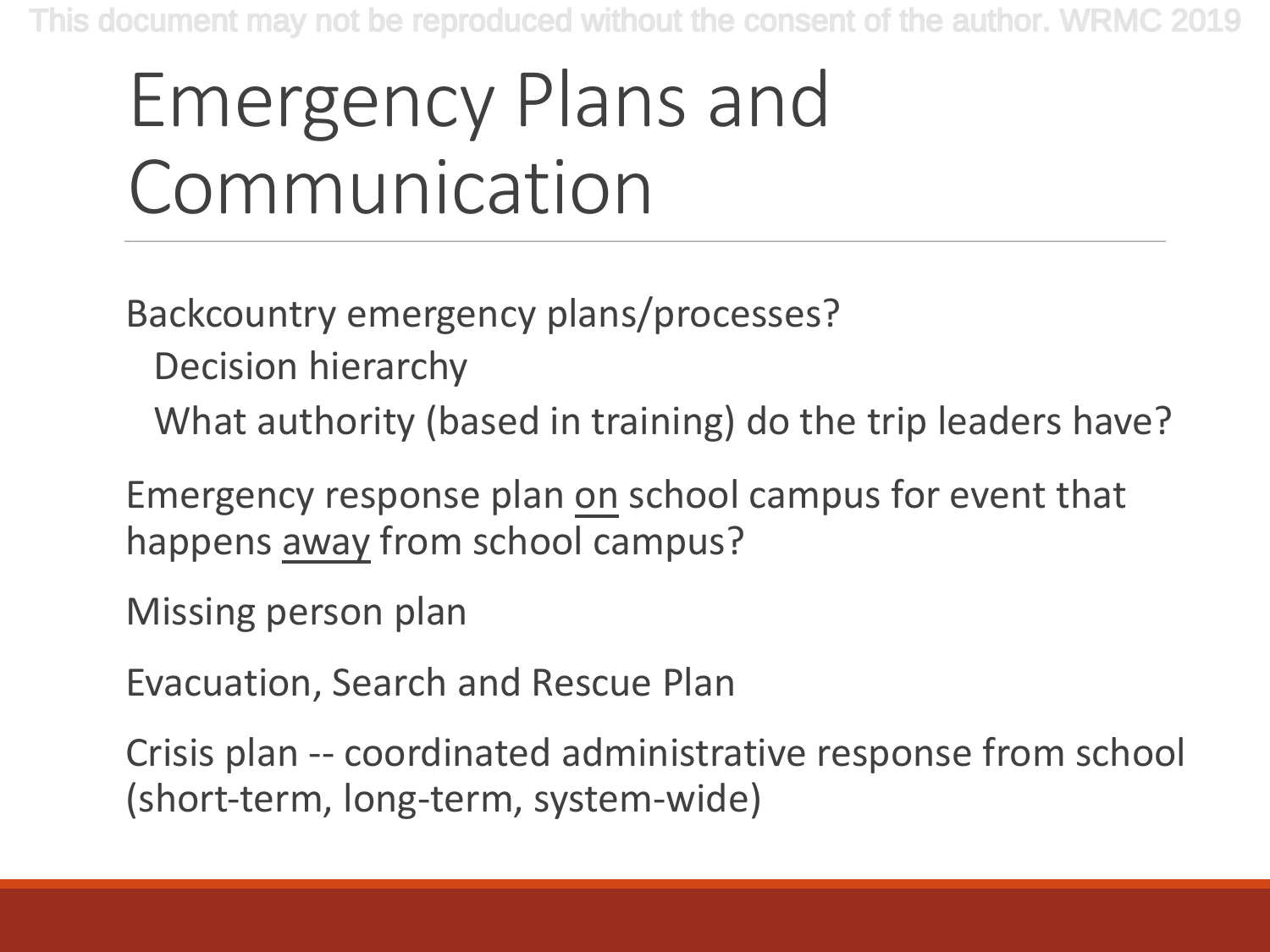#### Insurance

#### Have it -- know it.

#### Adequate coverage that you know and can access.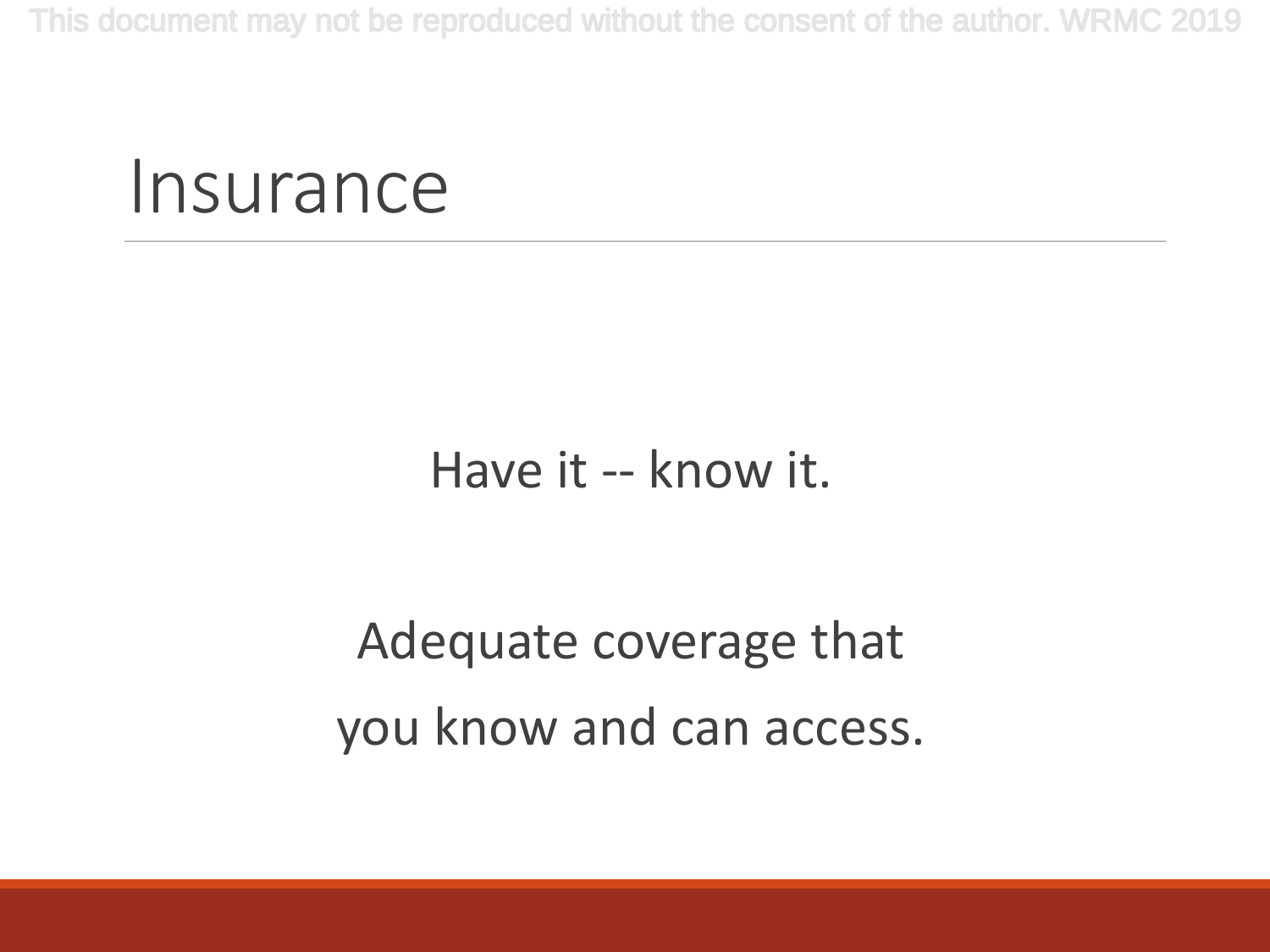#### Insurance

- School v. Individual Insurance
- Travel v. Medical Insurance
- Coverage
	- Travel, medical, repatriation, evacuation, pre-existing, kidnap
- Know terms, limits, conditions
- Do your leaders know how to access student insurance? Do they need to? e.g. ISOS, Global Rescue
	- And how to communicate with insurance company if needed?
	- New programs are they covered?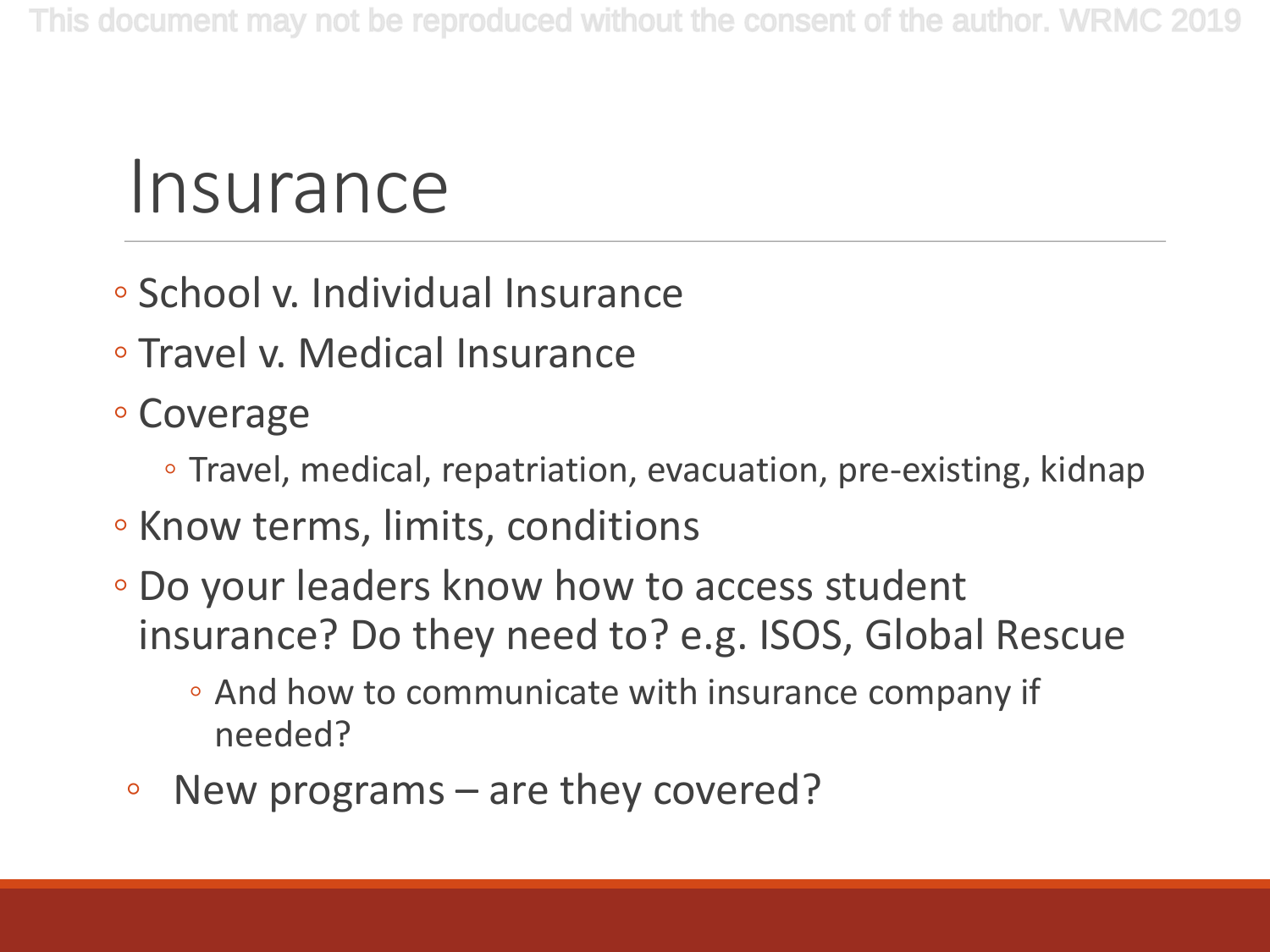## Healthcare

- Leader first response, training, authority
	- Evacuation decisions
- Do leaders know how to access healthcare at or near the destination?
- Medical history, information, authorization
- Payment/Insurance
- Patient supervision
- Medication management
	- Security, storage, authorization?
- ◦Mental Health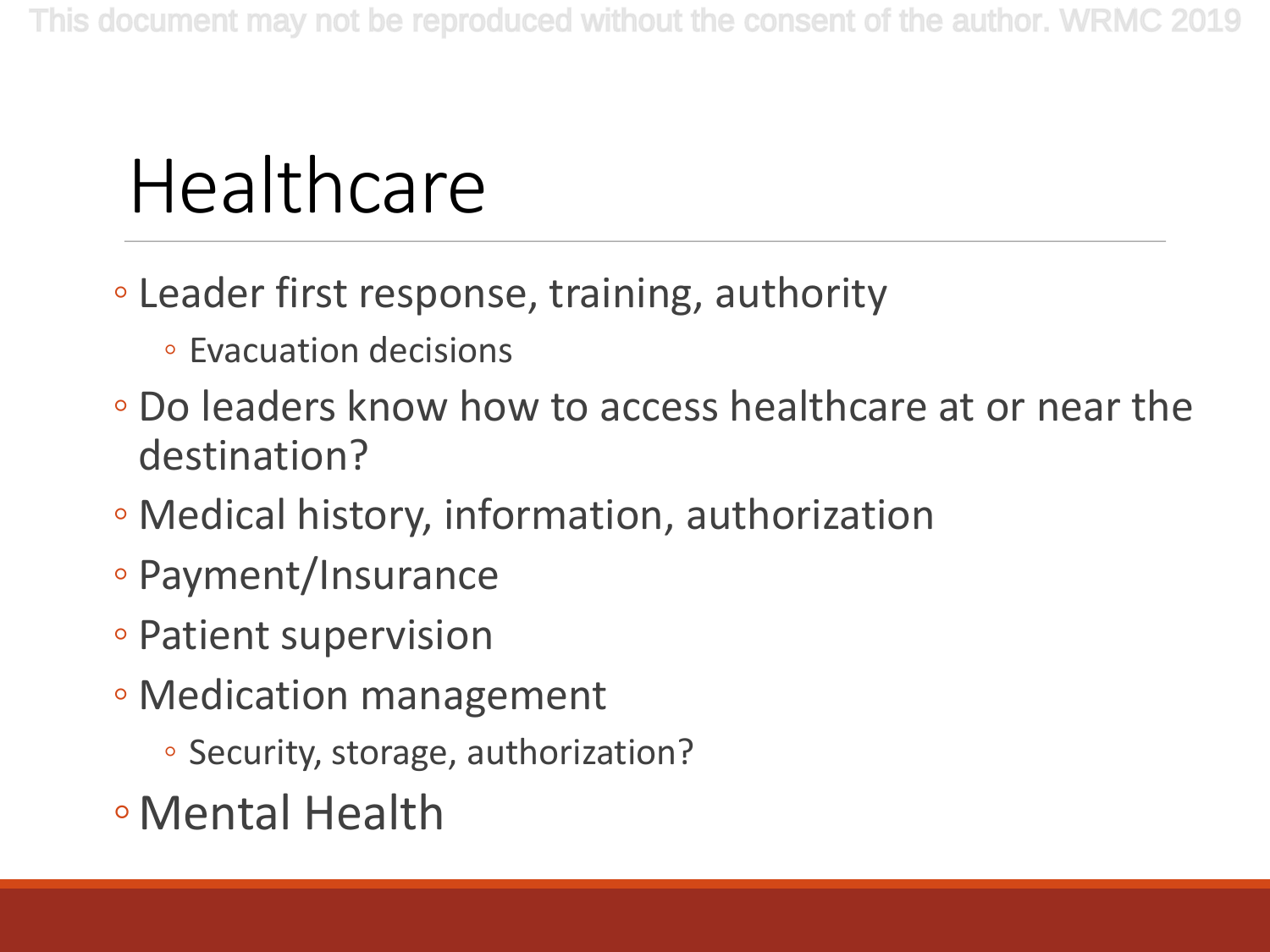#### Out There

## Do what you say you do.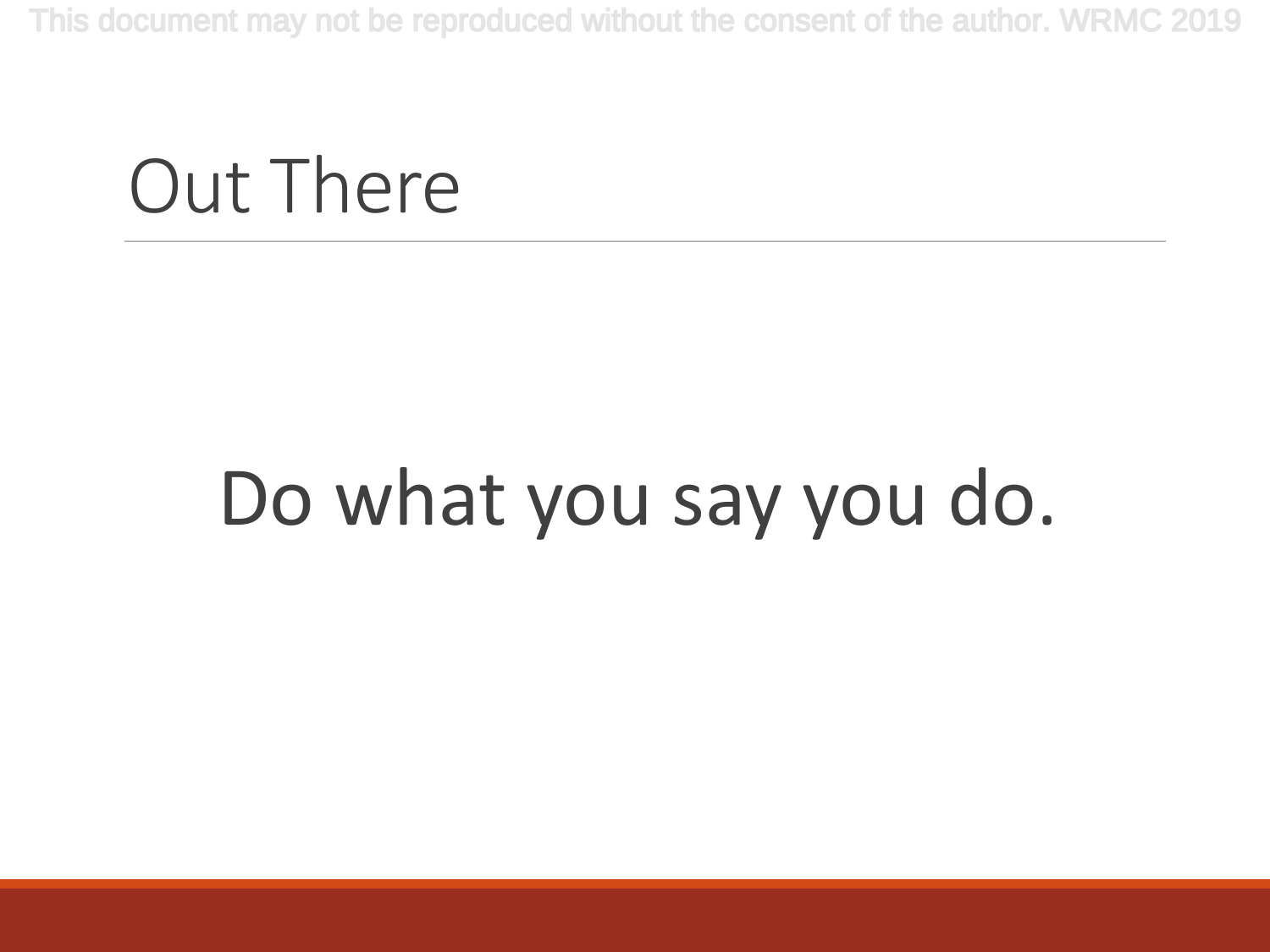## Risk Management Principles -- Review

#### $\circ$  |4Q

- Identify
- 4 Questions
	- 1. What *will* happen?
	- 2. What *might* happen?
	- 3. Do you have a plan for your identified risks?
	- 4. Judgment -- Go or no-go?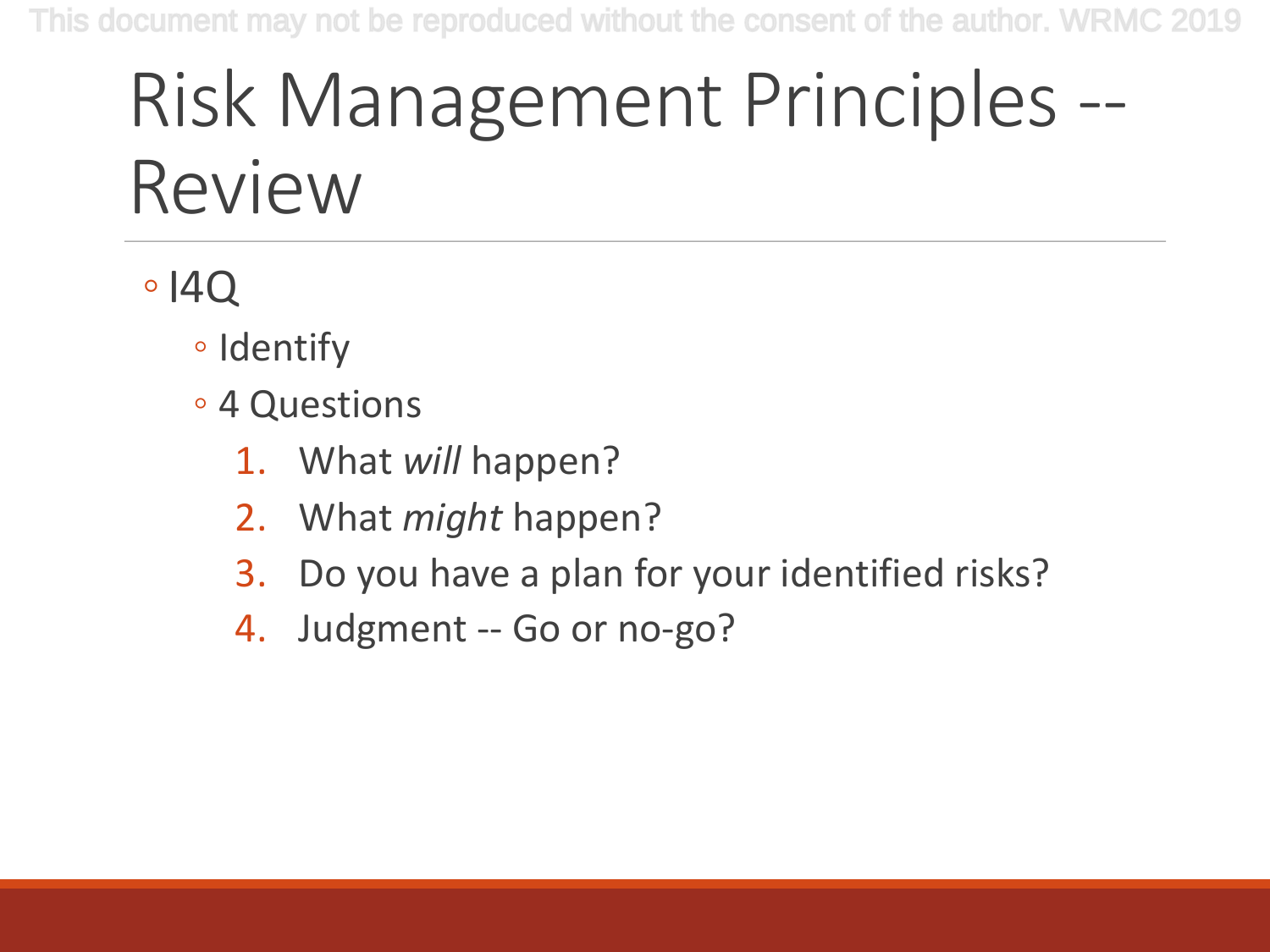## Risk Management Principles -- Review

Mindset and culture

◦ Buy in and commitment

Program planning

- Mission driven
- Experience -- Do it often and well

Trip Planning

- Critical risk management decisions are made years, months, and weeks ahead of the trip.
- Reconnaissance Know before you go
- Do you know when you *wouldn't* go?

Marketing & Pre-trip Communication

◦ Have the most informed participant/parent possible.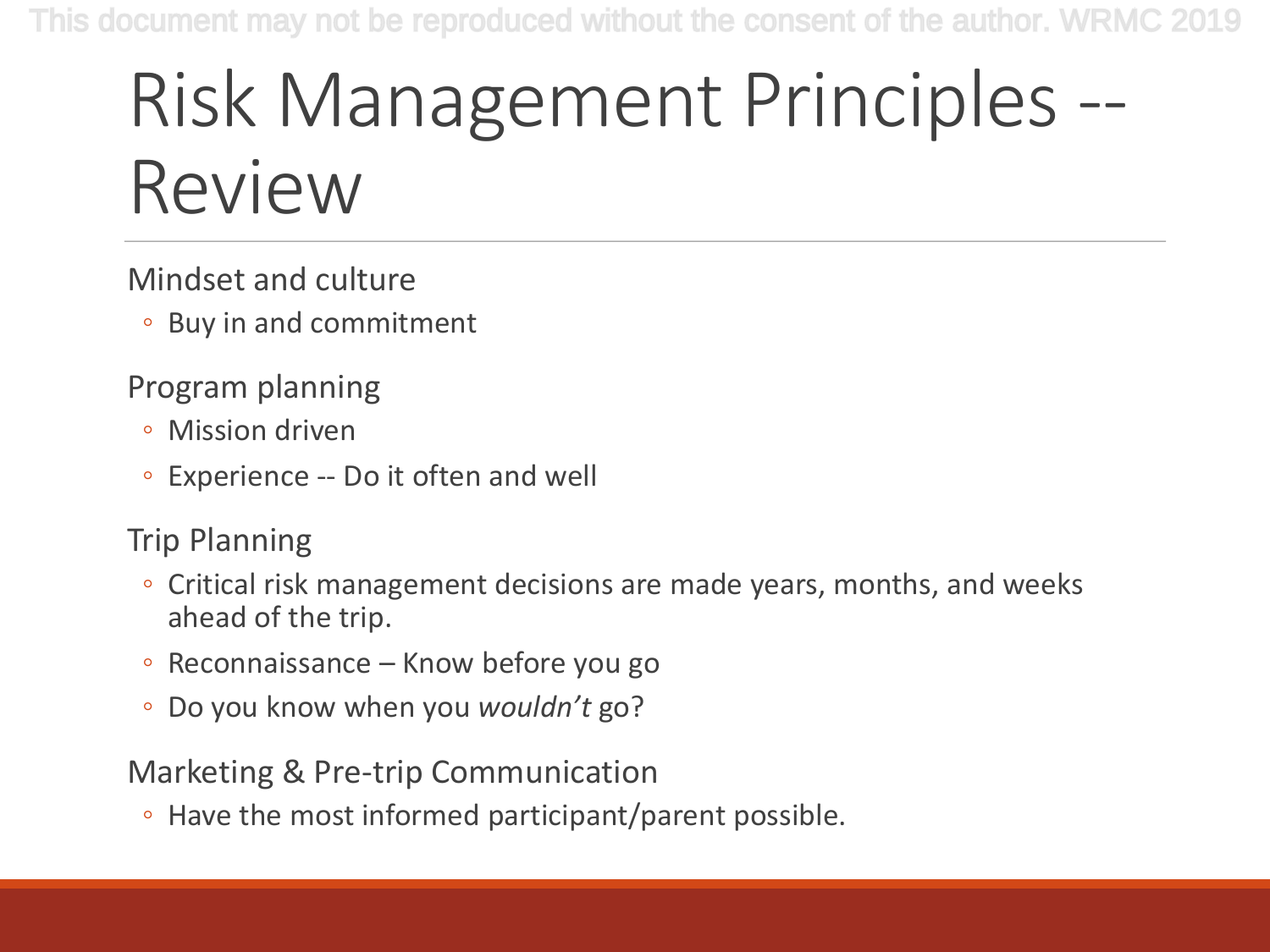## Principles

#### Communication During the Trip

- No news is good news.
- Don't over-promise.

#### Emergency Plan

◦ Have one.

#### Insurance

- Have it know it
- Adequate coverage that you know and can access

#### **Healthcare**

◦ Be prepared